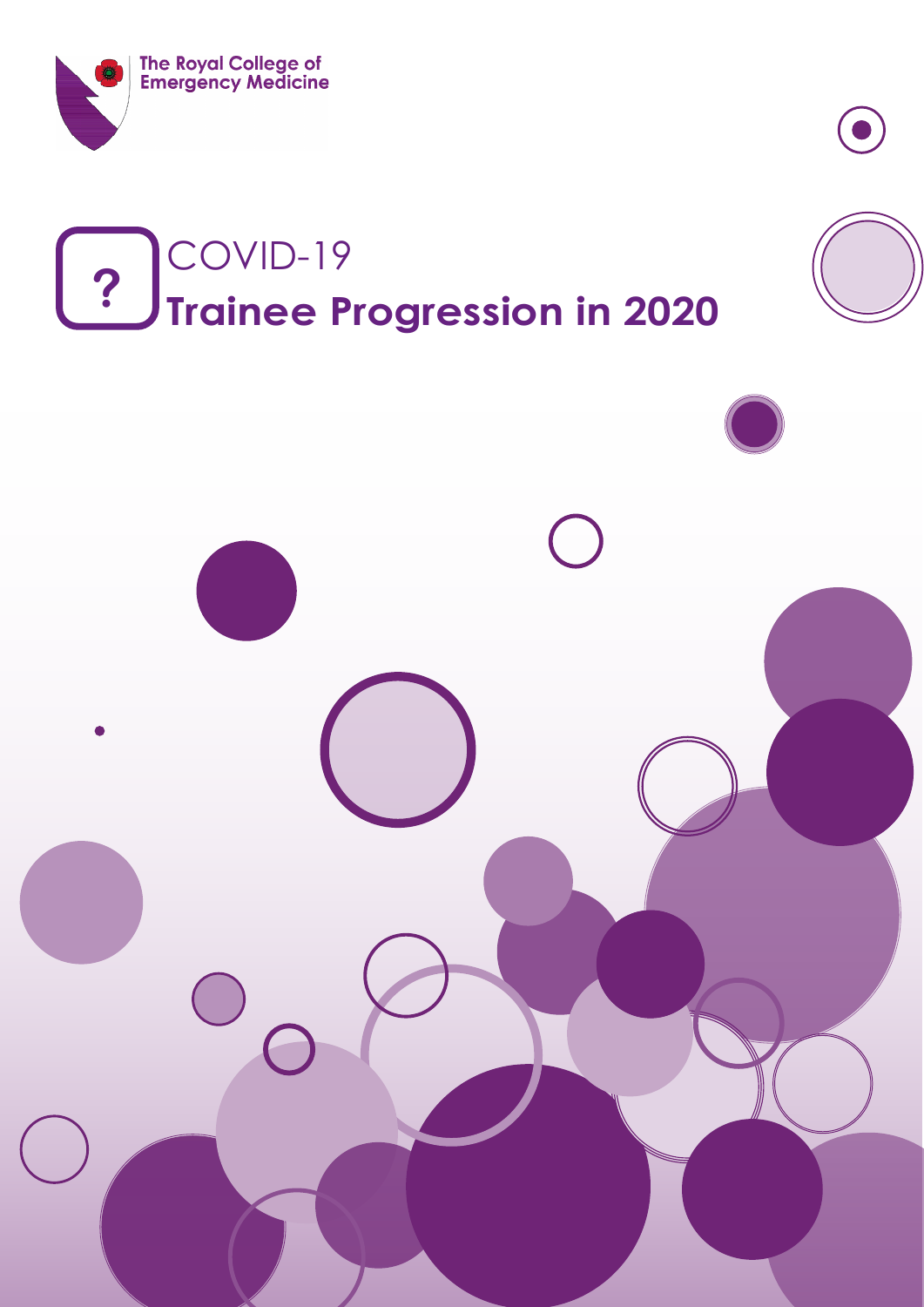## **Contents**

**[Introduction](#page-2-0)** [New changes for ARCPs in 2020](#page-2-1) ARCP – [Process](#page-3-0) ARCP – [Modified data set and anticipated outcomes](#page-5-0) ARCP – [2020 Schedule](#page-6-0) ARCP- [Required Evidence](#page-6-1) [ACCS](#page-8-0) ARCP – [Compensatory Evidence](#page-8-1) **[Examinations](#page-9-0)** ARCP – [Curricular Requirements](#page-10-0) **[Other Curricula Activity](#page-13-0)** [Acting up as a Consultant](#page-14-0) Appendix A – [RCEM ARCP Requirements](#page-15-0) Appendix B – [List of Possible COVID-19 ARCP Outcomes](#page-24-0) [References and Useful Information](#page-26-0)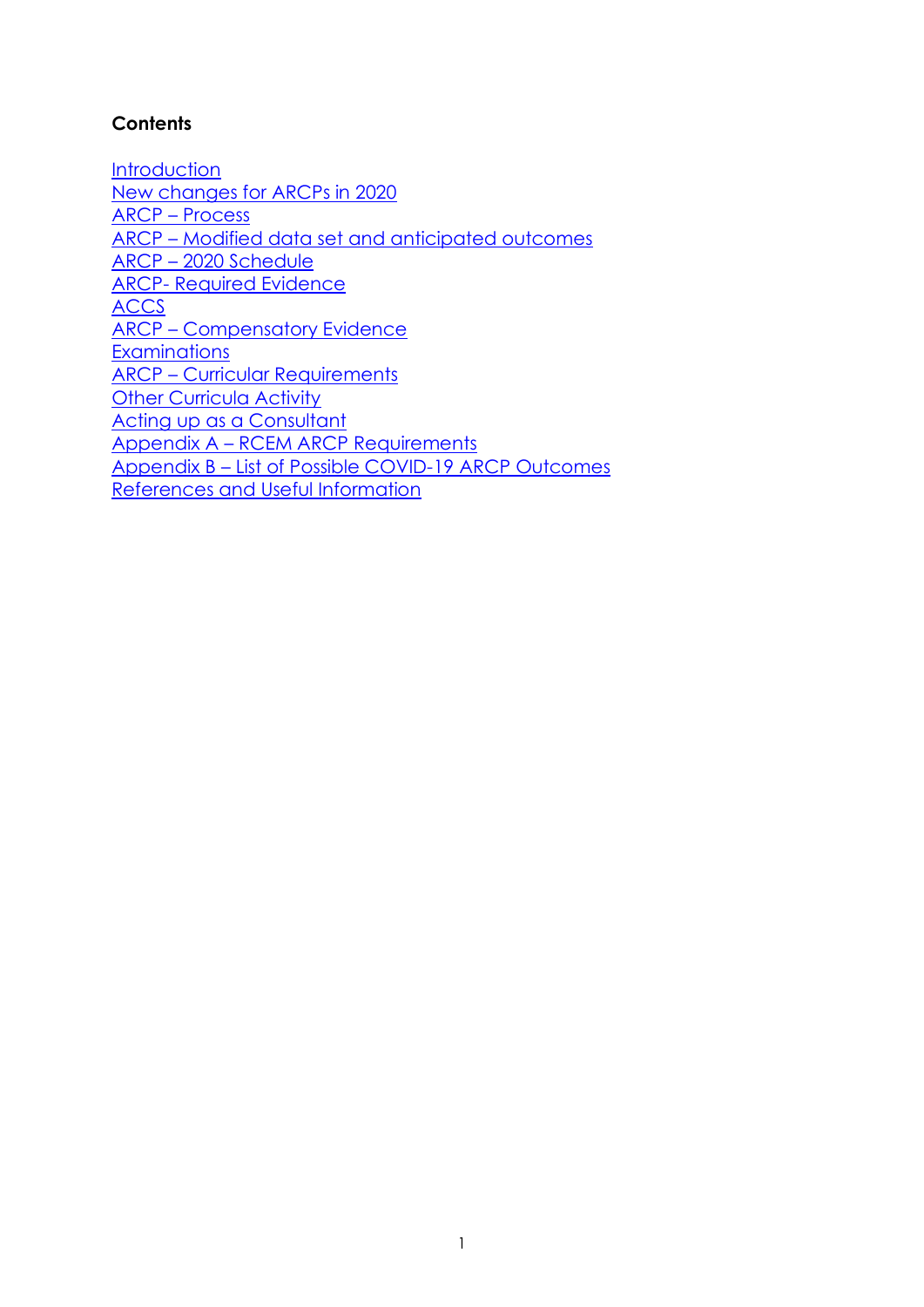#### <span id="page-2-0"></span>**Introduction**

RCEM Training Standards Committee (TSC) understands that the uncertainty caused from exam cancellations and changes to training during the COVID-19 Pandemic are causing considerable concern for trainees. Both the Examinations Subcommittee and TSC are meeting regularly to address concerns and information will be updated on our website on a regular basis.

This document has been prepared for Heads of School but provides useful information for trainers and trainees. A set of additional FAQs will be available for trainees.

To ensure consistency across training regions, ARCP panels will be provided with a COVID 19 checklist for each training year together with a tabled minimum data set and ARCP COVID 19 flow chart**. All EM trainees will be expected to use the new COVID-19 checklists until further notice.**

TSC have been working in collaboration with the Intercollegiate Committee for Acute Care Common Stem Training (ICACCST) and aim to maintain consistency for AM, EM and AN ACCS trainees. The ICACCST guidance for ARCP therefore integrates the three parent Royal Colleges minimum criteria for ARCP using the standard and COVID-19 ARCP outcomes.

#### **Aim**

The aim of the following document is to allow some flexibility in the assessment process to minimise any disadvantages experienced during the pandemic on training by:

- Providing enough clarity to allow trainees and trainers to plan for the coming months.
- Minimising any disadvantages experienced during the pandemic on training.
- Ensuring a flexible approach to time off due to illness or meeting isolation requirements. Any period of isolation, as declared on Form R, will not disadvantage trainees.

Given the rapidly changing nature of the current situation, this advice may be updated and the College website should be monitored on a regular basis.

## <span id="page-2-1"></span>**New changes for ARCPs in 2020**

- 1. Revised ARCP checklists for each training year are to be issued detailing the minimum data set required during the COVID-19 pandemic, to be used until further notice.
- 2. A detailed structured training report will be essential for the ARCP.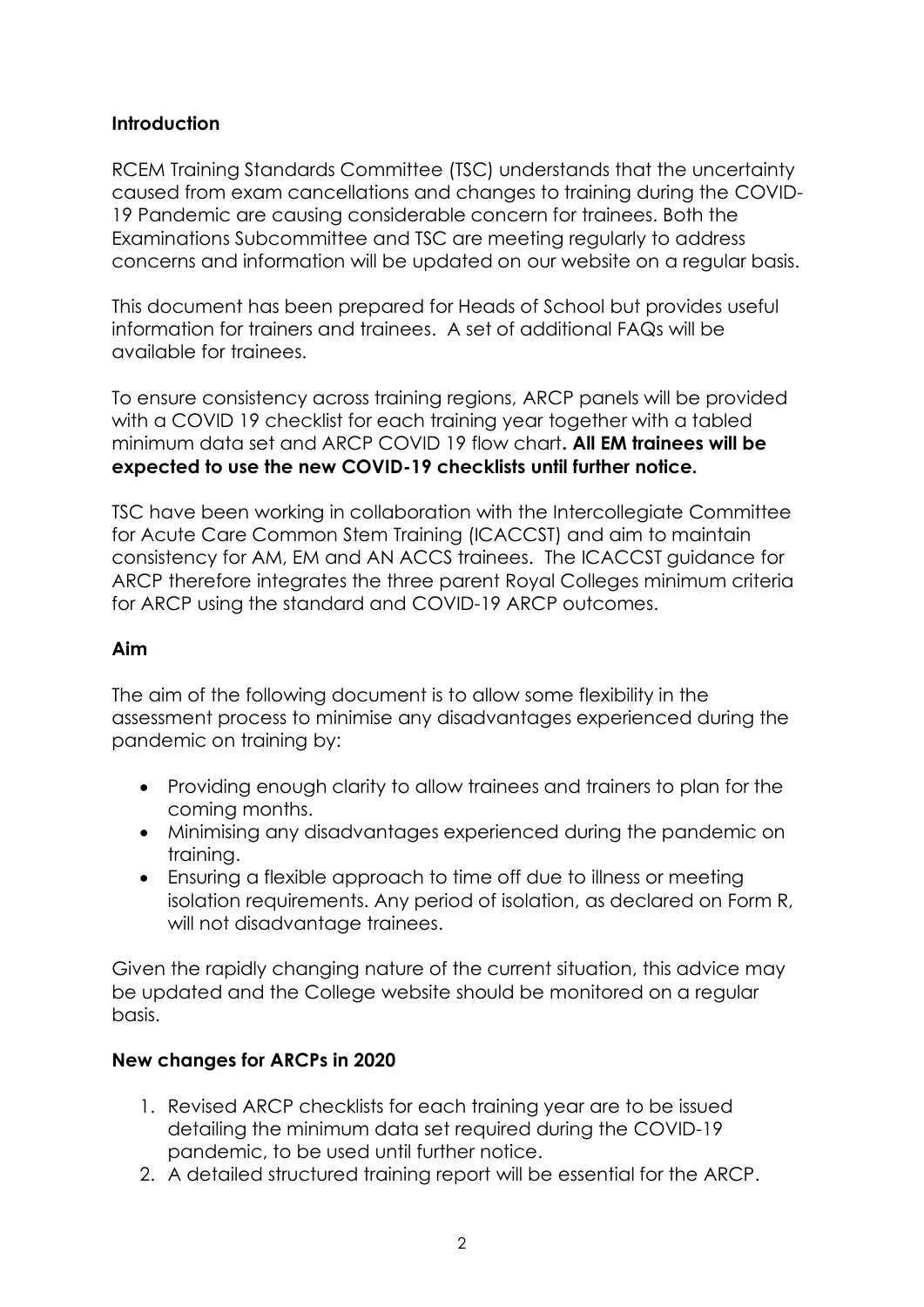- 3. Compensatory evidence will be accepted for MSF, common competences, courses and, for ST6 only, the root cause analysis evidence within management portfolio.
- 4. A revised faculty governance statement which must be filled for CT3 / ST3 and above.

The COVID-19 pandemic has led to changes in the learning environment for trainees in both ACCS and Emergency Medicine. Working in acute specialties at this time there will have been some excellent experience and learning opportunities. However, there may have been a reduction in training and assessments or limited patient exposure in certain groups – for example paediatric emergency medicine, anaesthetic lists and trauma.

This year's ARCP process must recognise that trainees may not have been able to gain all the necessary experiences or indeed completed an adequate number of the WPBAs that would normally be required due to the pandemic. This will occur through a modified ARCP process, with particular focus on those at critical transition points in the training. The details for this are laid out below.

## <span id="page-3-0"></span>**1. ARCP – Process**

The ARCP process itself will need to be modified and priority should be given to those who are at **critical transition points.**

TSC have agreed that the following groups will require an ARCP in Summer 2020:

- CT2 / ST2 (end of ACCS training)
- End of core training CT3 / ST3
- DRE-EM year 1
- DRE-EM year 2
- $\bullet$  ST6+
- Those where development of specific capabilities or inadequate progress has already been identified i.e. previous outcome 2, or 3
- Trainees where new or pre-existing specific issues have arisen
- Trainees e.g. ST1, ST4 or ST5 who have applied for other speciality training or OOP. Examples may be for a move to General Practise or PHEM / PEM / Dual ICM/EM training.

Schools should endeavour to undertake ARCPs for as many grades of trainee as possible in Summer 2020. This will include trainees with pre-existing concerns. Those who do not have an ARCP will be issued with a No Outcome - N13 code in Summer 2020 specifying COVID 19.

Trainees issued with a No outcome - N13 code or outcome 10.1 or 10.2 code (see later) will have an ARCP in late 2020.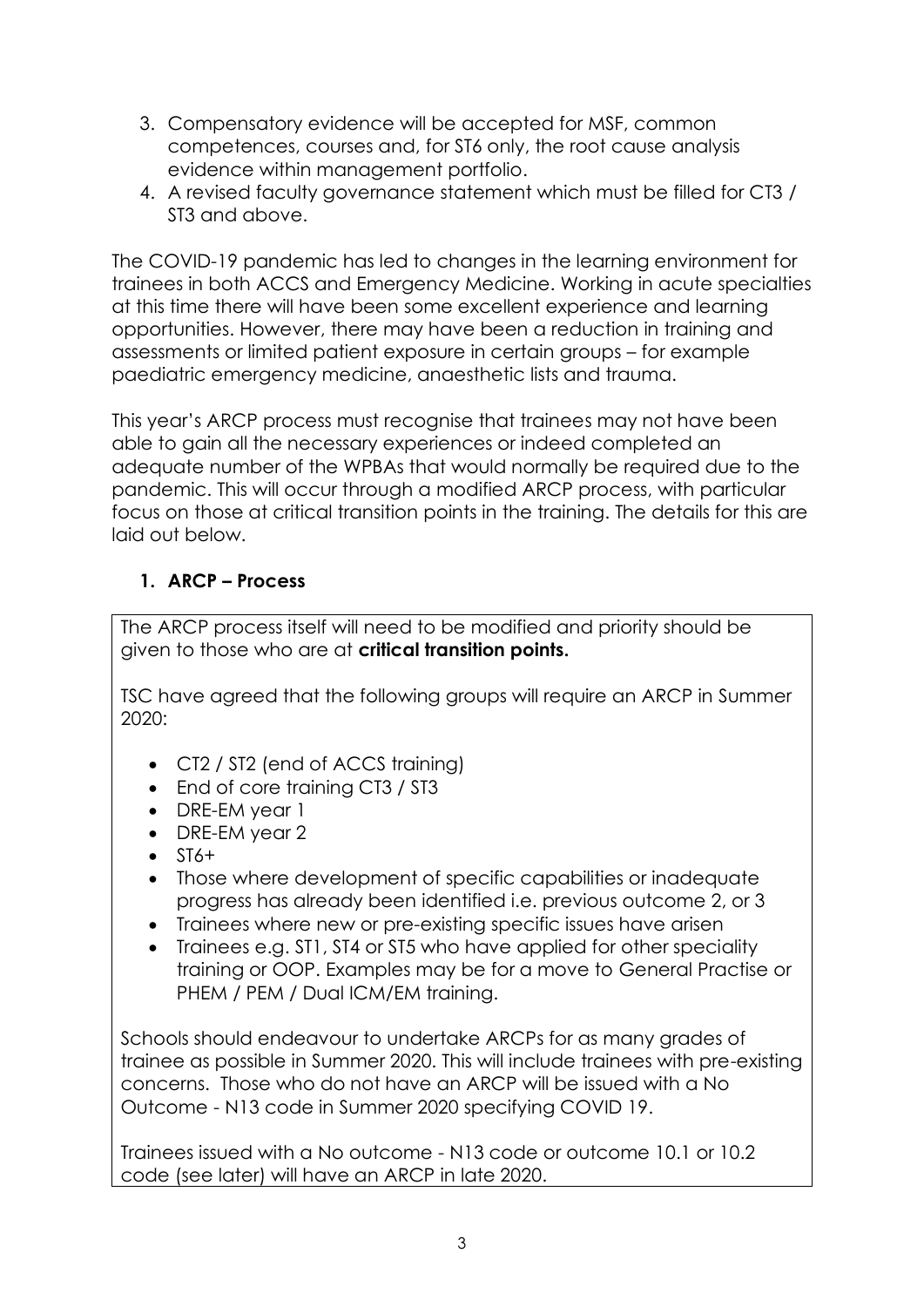COVID-19 meets the criteria for highly exceptional circumstances that enable Postaraduate Deans to collectively agree to reduce the minimum requirement to two panellists for ARCP in 2020. For all panels, a Head of School (HoS), Training Programme Director (TPD), Educational Supervisor (ES) or Associate Postgraduate Dean (APD) must be present.

For ACCS ARCPs there should be, whenever possible, either an ACCS TPD or equivalent or HoS as panel chair.

For CT2 / ST2, the recommendation will be for three panellists, one from Anaesthesia / ICM, one from Emergency Medicine / Acute Medicine, and one other e.g. HOS/ ACCS TPD or equivalent/ES/APD speciality manager or representative / representative of the lead employer Trust. If three panellists are not available, one panellist is permitted to fulfil two roles, e.g. EM + Head of School.

The precise mechanism by which the ARCP process will be held will follow local office or deanery processes.

Externality for ARCPs remains available although of limited capacity in Summer 2020. Specific requests can be made through the RCEM Training Manager; high stake ARCP decisions will be prioritised. It is hoped that externality will be offered for ARCPs being held in late 2020 via TSC as in previous years.

#### **Less than Full Time (LTFT) Trainees**

The portfolio for LTFT trainees should include a pro rata reference for competences attained, as trainees will have been training as 'normal' until end of February 2020.

#### **Modified Rotas**

All trainees who have experienced modification of their rotations because of the effects of the viral pandemic must complete the:

- **Scope of practice commentary on the revised COVID 19 ARCP checklist** which will be taken into account by the ARCP panel.
- **Self-declaration and trainee check-in section** to be included in a revised Form R which can be used by the panel as an additional information source (issued by HEE so TBC if this is required for England only).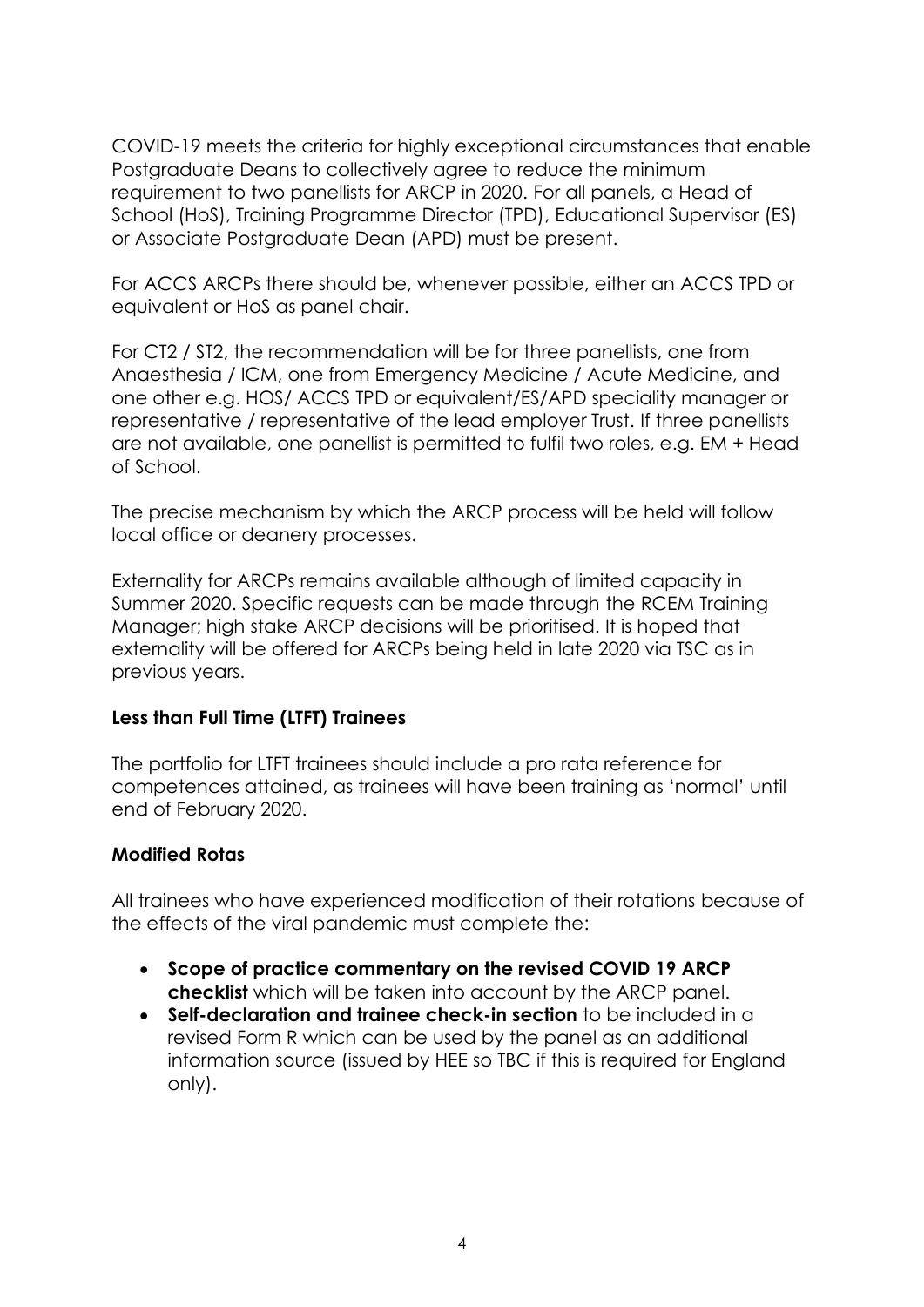## **Time off for isolation**

Trainees who have had time off to isolate and lose time from training as a consequence or are shielding / have amended duties for health reasons must have the exact times of sickness / amended duties documented on Form R and taken into account by the ARCP panel. Progression will be based on the pro rata evidence of trainee development and progress to date. Affected trainees must have shown prior engagement with the training process and have evidence of this in the e-portfolio. Such evidence will include completion of some of the necessary WPBAs.

## <span id="page-5-0"></span>**2. ARCP – Modified data set and anticipated outcomes (See also Appendix A)**

**Appendix A below provides a table outlining the minimum data set for each grade of trainee.** GG8 4.91 rules will still apply but the minimum dataset is a revision of the original 2015 ARCP checklists due to COVID-19. The 2015 checklists will not be used until further notice.

## **Outcome 1**

The minimum data set is that which is required to demonstrate safe practice and achieve an OC1 at ARCP for each training grade in ACCS or Emergency Medicine during the period from August 2019 onwards, until further notice.

Where the minimum data set has not been met because the trainee has been impacted by the disruption due to COVID-19, there are two new COVID-19 outcomes which should be used:

## **Outcome 10 .1**

Progress is satisfactory but the acquisition of competences / capabilities by the trainee has been delayed by COVID-19 disruption. Trainee can progress.

## **Outcome 10 .2**

Progress is satisfactory but the acquisition of competences / capabilities by the trainee has been delayed by COVID-19 disruption. Trainee is at a critical point and additional training time is required**.** 

- Supplementary codes should be used to document the reason for these outcomes
- Capabilities to be developed should be documented on the ARCP form
- The trainee should then be able to progress to the next training year

**Following the Outcome 10.1 or 10.2**, the Training Programme Director, trainee and Educational Supervisor should meet to discuss an action plan which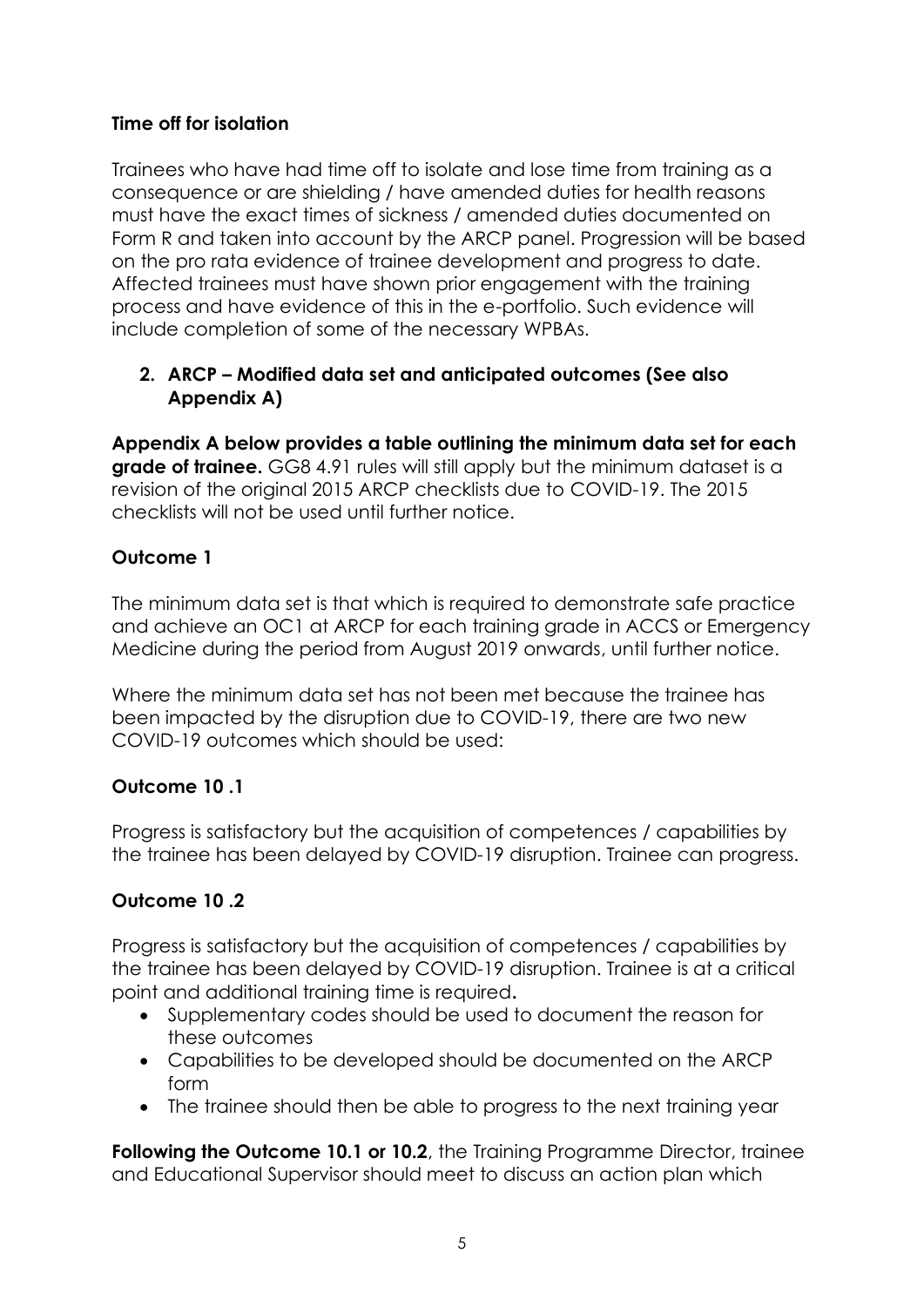outlines the areas that need to be completed, ideally within the next year of training, and how this can be achieved. A time point for review should be documented in the trainee's portfolio and captured on their Personal Development Plan (PDP).

Outcome 10.1 / 10.2 clarifies this is an outcome which was out of the trainee's control i.e. a no fault outcome due to the pandemic and, should additional training time be needed, this would be a mitigating factor.

## <span id="page-6-0"></span>**3. ARCP – 2020 Schedule**

There will need to be some flexibility built into the schedule depending on the impact of COVID-19 and workload to schools in Summer 2020 and Autumn / Winter 2020. Those trainees who do not have an ARCP in Summer 2020 will have an ARCP scheduled in late 2020. This may be for those who were **CT1 / ST1, ST4 and ST5 between August 2019-August 2020** and include any trainees who are LTFT and out of sync.

The ARCP should indicate which of the essential components from the minimum data set have been missed in the present training year, so that the next year / stage of training can be tailored appropriately.

## <span id="page-6-1"></span>**4. ARCP- Required Evidence**

## **Educational Supervisors' Structured Training Report (STR**)

The Educational Supervisor / Named Clinical Supervisor's STR is essential to this process.

- There should be a detailed summary and comment on progress of trainee activity pre-pandemic and during pandemic.
- It must include a commentary on areas which will require a focus for the following year of training.
- Where the trainee has had an N13 outcome it is the trainee's responsibility to maintain contact with their ES / CS to ensure that they have an STR covering each year of training.
- It must contain a statement confirming that there are no concerns within the domains covered by the missing life support courses, MSF and progression towards the appropriate level for grade of the common competences / general professional capabilities.
- If the trainee has not been able to complete a RCA by the end of ST6, the STR should document that the trainee has a sound understanding of the principles of RCA demonstrated by a thorough discussion of a previous incident investigation with the ES.
- Consideration should be given to whether the trainee is felt to have engaged with the training process and has some evidence of this in the e-portfolio.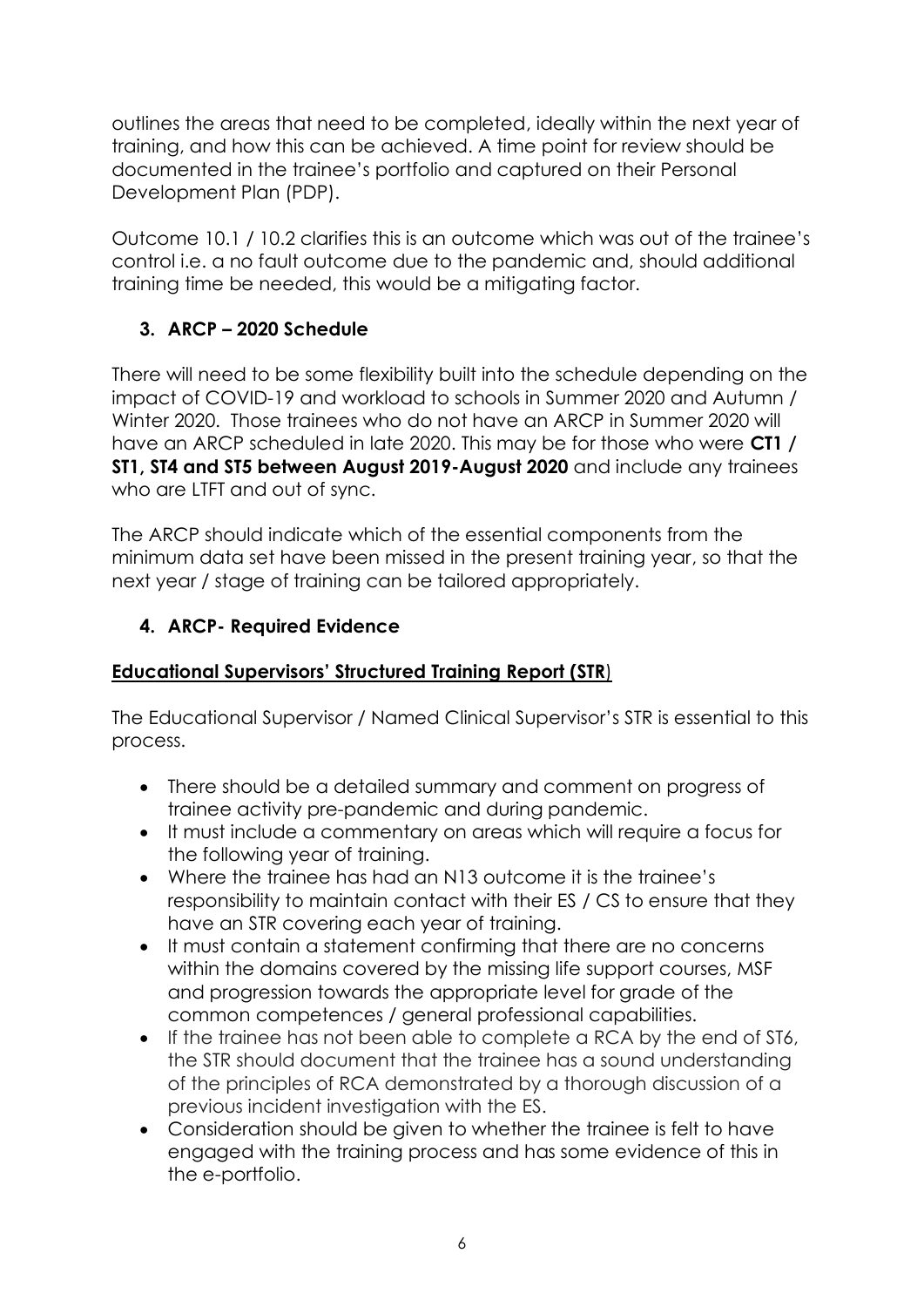• The STR should state whether there are significant issues and whether these were present pre-COVID-19, occurred as a result of COVID-19 and/or whether COVID-19 has contributed to them.

**If trainee's Educational Supervisor is not available**: the trainee should discuss with the local Speciality Tutor / Training Programme Director and be allocated a trainer who can submit a report.

#### **Faculty Governance Statement**

A recent (within 3 months) Faculty Governance Statement MUST be completed for all training years ST3 and above.

#### *At the time of writing the faculty governance statement is currently under alteration and is expected to be accessible within the e-portfolio*

The FGS will specifically ask the trainers to make comments on the following four areas:

- Ability to identify sick adult patients, to resuscitate and stabilise and know when it is appropriate to stop
- Ability to care for acutely injured patients across the full range of complexity
- Ability to care for children of all ages in the ED, at all stages of development
- Ability to lead and manage the shop floor

This will serve as proxy / compensatory evidence and must be completed when either ATLS / APLS have lapsed or never been completed due to COVID-19.

#### **E-portfolio**

Trainees will be expected to have the minimum data set (see Appendix A) within their e-portfolio.

#### **2020 ARCP Checklist**

Trainees will be expected to upload the new COVID-19 ARCP checklists within their e-portfolio signed by themselves and their trainers, which includes the statements regarding activity during the pandemic and any time out of training for this reason.

Appendix A below details the checklists for ARCP and the minimum requirement, which is subject to change pending finalisation with organisational bodies including the GMC, ACCS parent Royal Colleges and the four Statutory Education Bodies.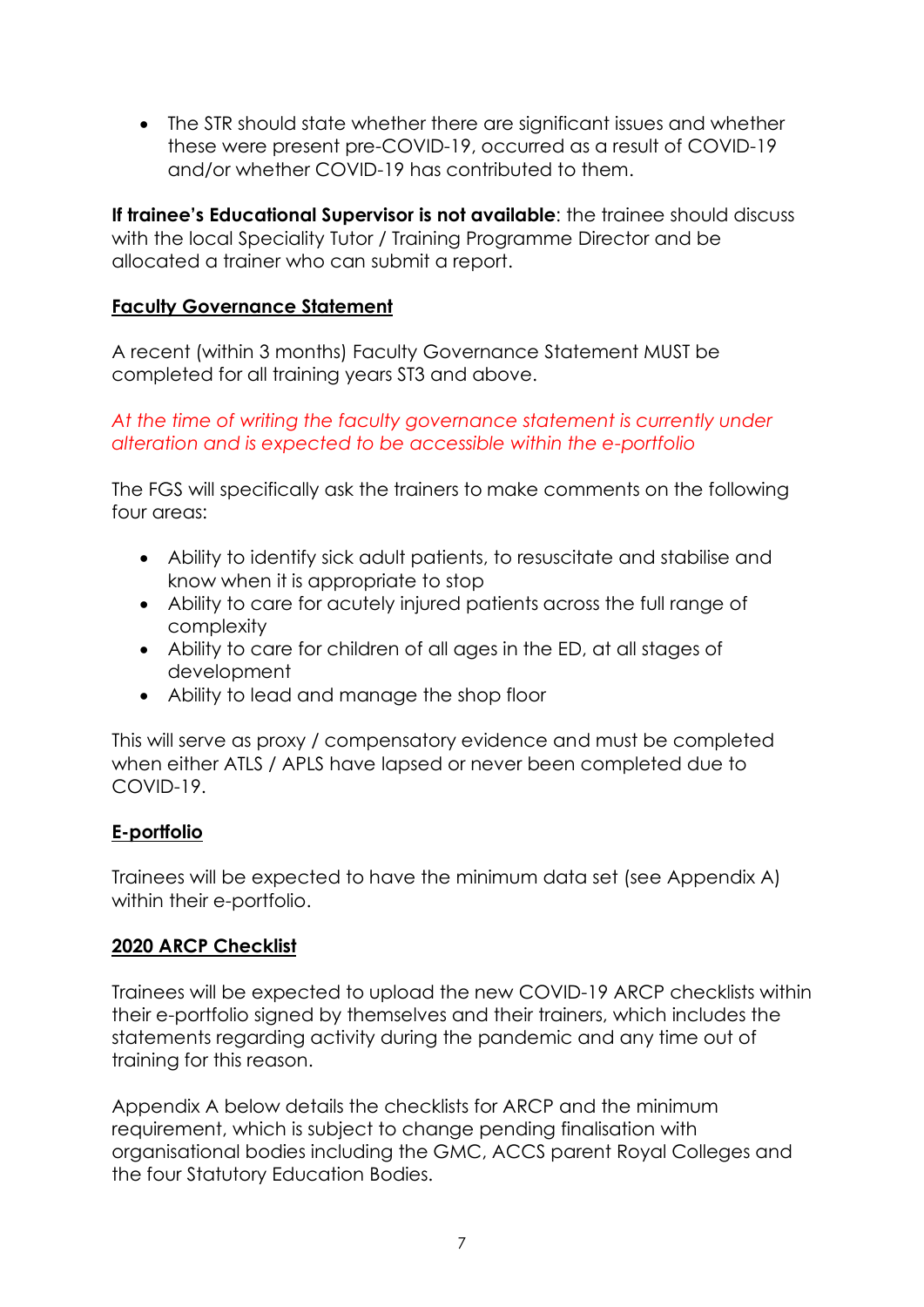## <span id="page-8-0"></span>**5. ACCS**

Trainees will have to provide evidence for ARCP whether this be in Summer 2020 or Autumn 2020. The first two years of the ACCS programme is made up of Emergency Medicine (EM), Acute Medicine (AM), Intensive Care Medicine (ICM) and Anaesthesia (AN). Irrespective of how these two years are designed by rotation, trainees will be expected to show the following (also see Appendix A):

Irrespective of rotation, all trainees will require for the ARCP:

- STR
- Form R
- MSF
- Level 2 safeguarding certification

Compensatory / proxy evidence is acceptable by statement in the STR for coverage of the common competences, including sign off to level 2 in CT2.

All trainees MUST also submit a specific minimum data set according to placements done this training year:

- AN:  $IAC + log book$
- ICM: 11 ICM procedures
- EM:  $2 \times \text{CMP}$ , CAP 1, 6, 7, 18, 30 and  $4 \times \text{DOPS}$  (EM specific 11, 16, 18, 19)
- AM: 1 Major Presentation (any) and 6 Acute Presentations (any)

ARCP Panels will expect the usual consultant level sign off for competency attainment. However, leeway can be given by panel chairs / Heads of School, if other senior sign off is obtained. This is to be based on circumstance, type of assessment and the seniority of practitioner signing off the competency.

## <span id="page-8-1"></span>**6. ARCP – Compensatory Evidence**

## **Compensatory evidence will be allowed for the following:**

- a) Courses
- b) MSF
- c) Common competences / general professional capabilities
- d) RCA as part of management portfolio for ST6 trainees only

Access to courses – e.g. ALS, ATLS, APLS and equivalent is increasingly difficult. Many courses have been suspended until August 2020.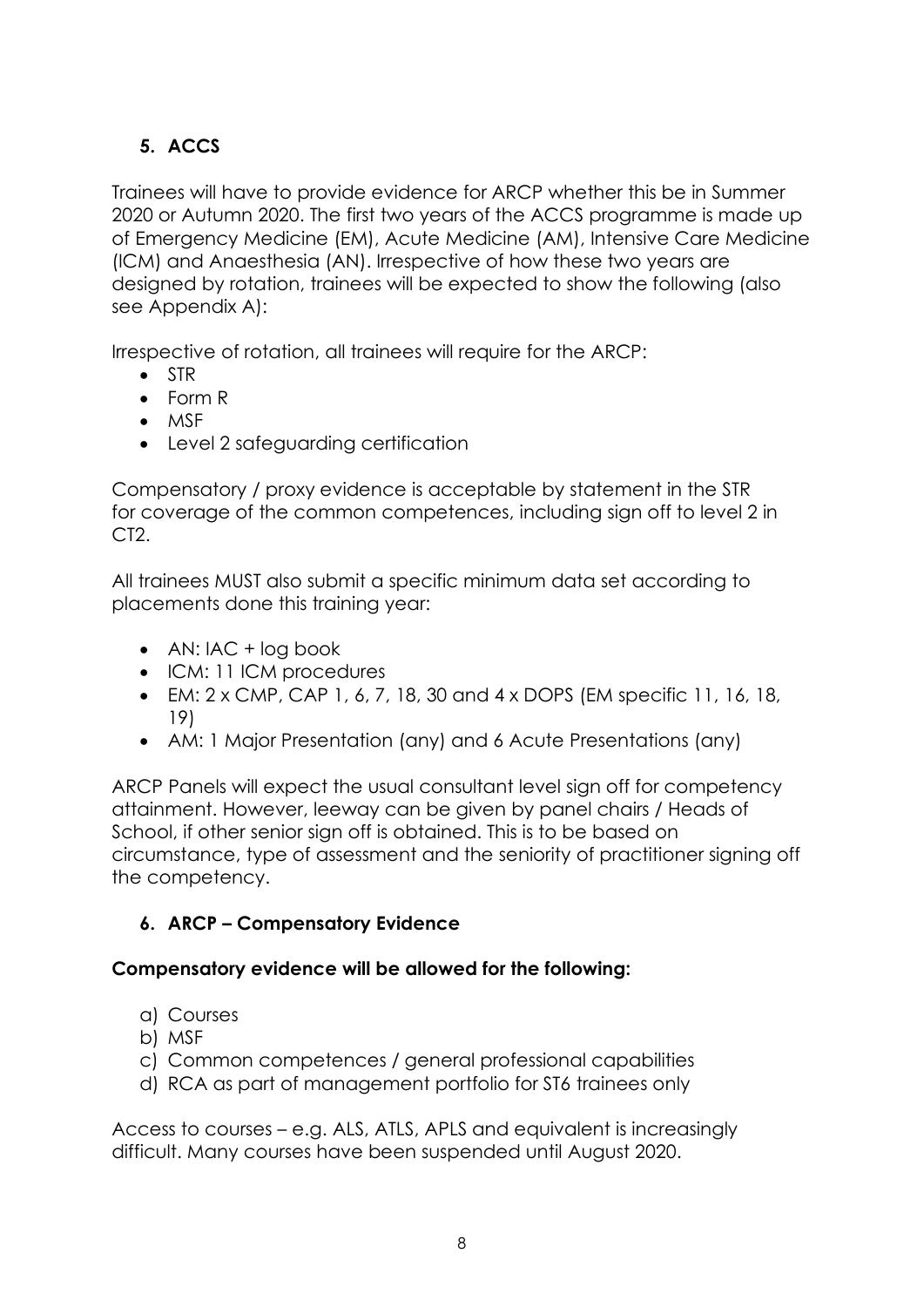During the pandemic year, the following evidence detailed in table 1, will be accepted as proxy / compensatory evidence for courses for trainees who either have not been able to complete a course (core trainee) or have lapsed courses (HST).

*At the time of writing the GMC confirmation of suspension of courses for CCT is still awaited.*

#### **Table 1**: **Compensatory Evidence for Life Support Courses**

**Any one** of the options below **and FGS** can be used as compensatory evidence for each missing course:

- In situ and other simulation events such as a WPBA or reflection (reflection as a solo piece of evidence will not be accepted)
- WPBA specific to resuscitation in adults, paediatrics and traumas
- A period of work in MTC / children's hospital or paediatric wards. There must be a supplementary description of competences / capabilities in adult, paediatric and trauma resuscitation within the STR, in particular if the trainee does not have a course e.g. ATLS/ APLS.
- **AND FGS comment on competences in life support** this is essential for all core trainees in the event a course has never been done e.g. ATLS/ APLS.

TSC will also allow trainees to progress without undertaking an MSF or sign off for each common competence (unless specifically indicated). The STR must contain a statement confirming that there are no concerns within the domains covered by the MSF and progression towards the appropriate level for grade of the common competences.

If a trainee has not been able to complete a RCA by the end of ST6, the STR should also document that the trainee has a sound understanding of the principles of RCA demonstrated by a thorough discussion of a previous incident investigation with the ES.

#### <span id="page-9-0"></span>7. **Examinations**

The pandemic situation has caused the postponement of the Spring 2020 FRCEM Final SAQ and Critical Appraisal components, the Spring 2020 FRCEM Final OSCE and the Summer 2020 FRCEM Primary examination.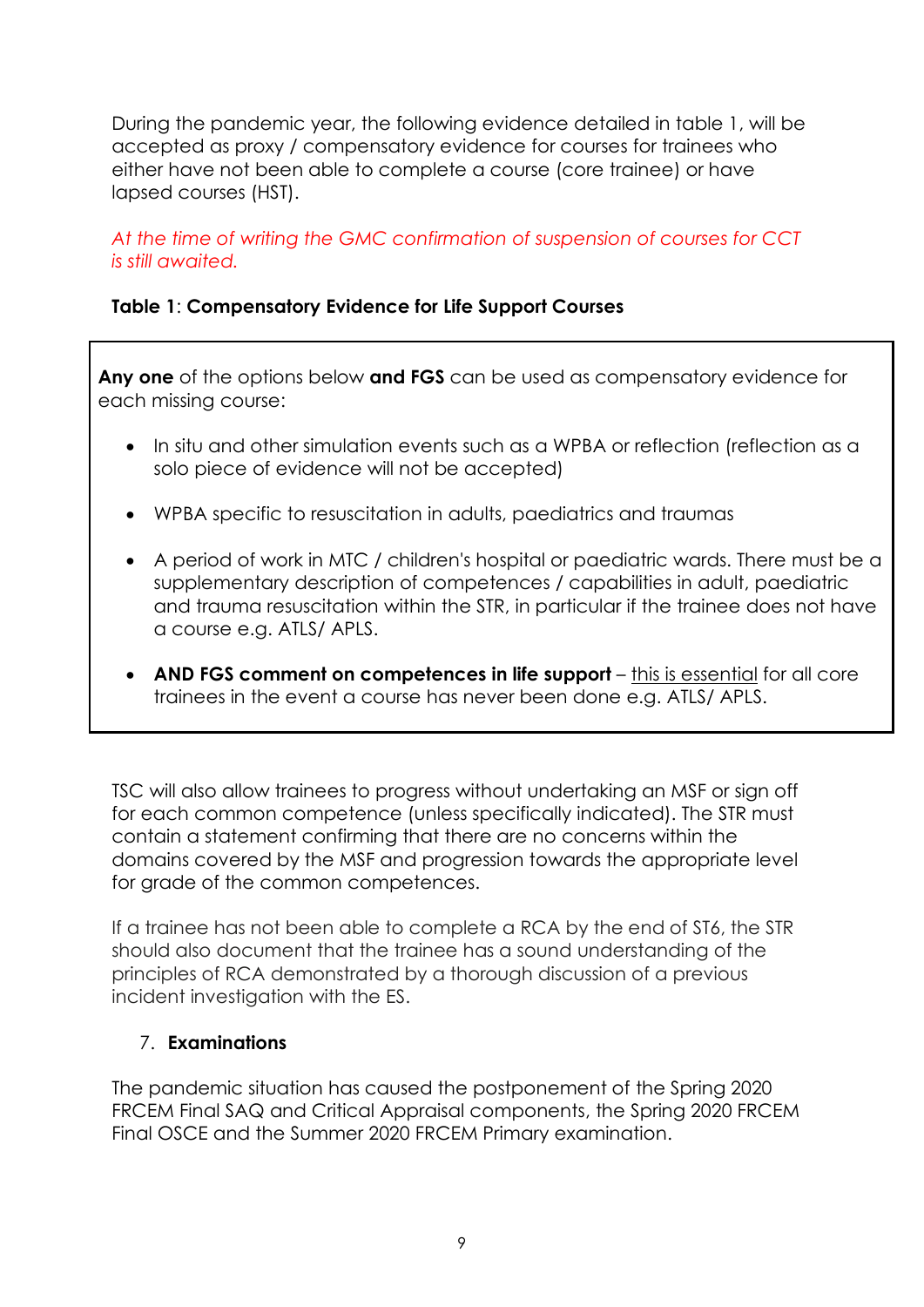The Spring 2020 FRCEM Intermediate SJP results have been released but the results for the Spring 2020 SAQ examination are subject to delays.

**ST2 / CT2**: who have otherwise progressed as expected and are required to complete their FRCEM Primary examination will be awarded an outcome 10.1 code C1 as this examination was cancelled. Their subsequent progress towards the FRCEM Intermediate should be monitored closely given the considerable examination burden left within the ST3 year of training.

**ST3:** Progression to HST at ST3 requires trainees to have acquired the Intermediate FRCEM. As the FRCEM Intermediate was scheduled as planned at the start of the COVID-19 period, trainees due to complete ST3 / CT3 who have not completed the FRCEM Primary and Intermediate examinations will be awarded an OC3 to allow for completion of the exam. For ST3 / CT3 who are **LTFT and out of sync** with the academic year, and have not completed their FRCEM Primary and Intermediate exams, it will be a local school's decision to award a possible code 10.1 code C1

**ST6**: Trainees who are progressing as expected and are required to complete their FRCEM Final will be given an outcome 10.2 code C8 and will have their CCT extended to allow them to sit the postponed examinations.

## <span id="page-10-0"></span>**8. ARCP – Curricular Requirements (Also see Appendix A for further detail)**

Revised checklists and a minimum data set for safe progression have been defined.

## **CT1 / ST1 ACCS**

Many of the ACCS competences are generic and can be gained in a number of specialties in general over a 2-year time frame.

For ST1 / CT1 a Summer 2020 ARCP may not take place as a result of COVID-19.

- If there is no ARCP a no outcome can be recorded and an N code supplied indicating N13 and specifying the reason as being due to COVID-19.
- At ARCP any CT1 / ST1 with remaining EM / AM competences and no other concerns can be awarded an outcome 10.1 code C12 so long as the trainee has not been redeployed. If the trainee has been redeployed this should be a code C3, remaining competences should be described and can then be acquired in the CT2 /ST2 year.

TSC advise an ARCP should take place for CT1 / ST1 by Autumn 2020. This is a unique programme over two years encompassing four different specialities. An early focus on this subgroup of trainees in year 2 of training will be essential.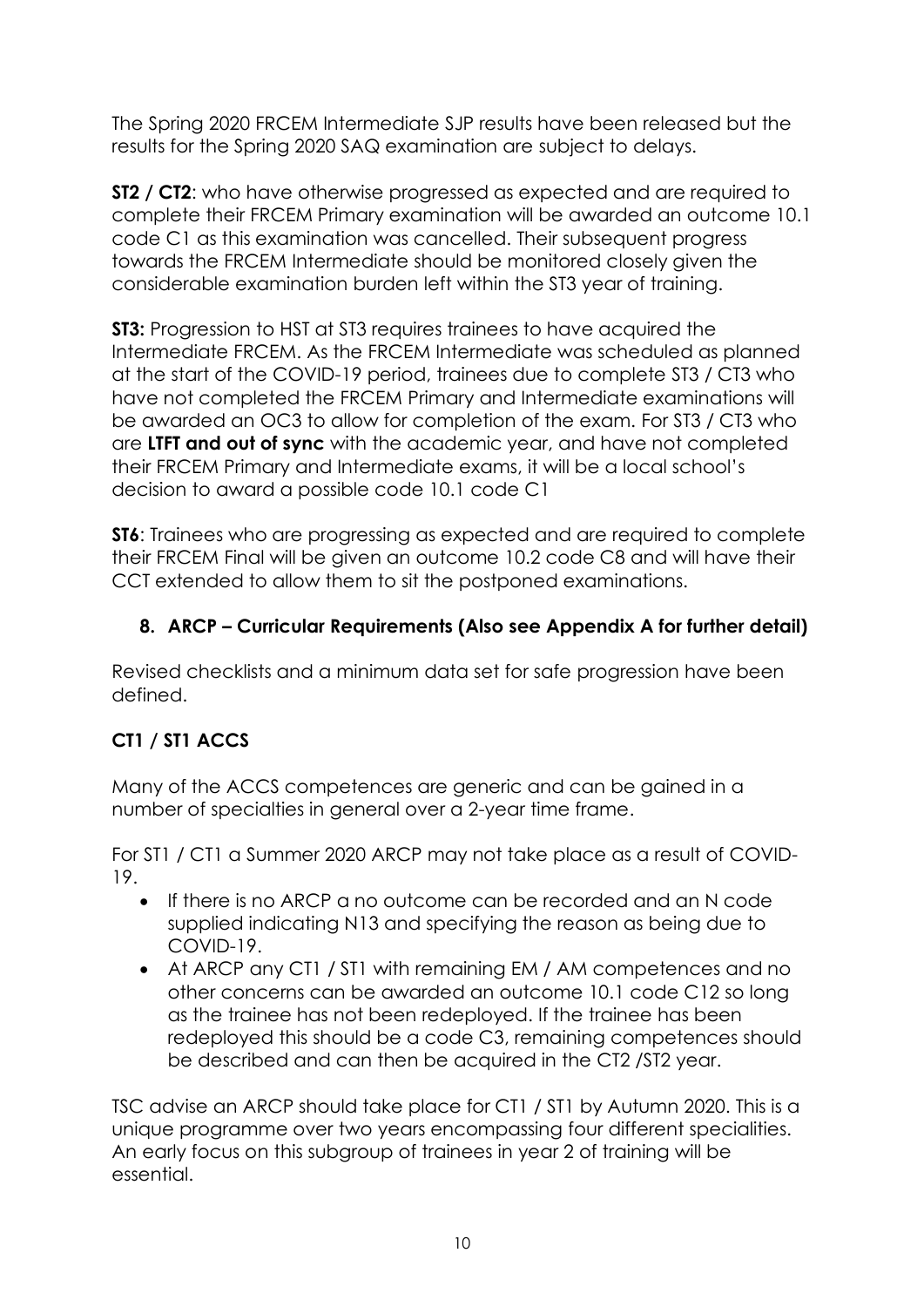## **CT2 / ST2 ACCS**

All ST2 / CT2 ACCS trainees will have an ARCP (see Appendix A). This is a critical transition point of training.

**CT2 / ST2** Anaesthetics: trainees required to complete:

- Initial Anaesthetic Competences (IAC)
- Log book
- Multiple consultant report (MCR)

Trainees may be less likely to get anaesthetic competency opportunity and gain sign off for all components. Those who have not completed IAC but there are no other concerns will obtain an outcome 10.1 code C3 and will be required to complete the IAC in the following training year. This may not be practical for certain trainees who are doing anaesthesia in CT1/ST1 year and the Head of School will decide at which stage Anaesthesia experience may continue i.e. Year 2 or 3.

At the time of writing, rotations are planned to proceed for August 2020. If there is inadequate anaesthesia experience then the trainee MUST re-do a period in CT2 Anaesthesia to gain an IAC. This may either be straight after the ST2 / CT2 training year, as part of the ST3 / CT3 training year or is required to be done as part of an extension to training outcome 3 at the next ARCP. Further advice to Heads of School for those trainees who have not obtained IAC will follow.

DRE-EM trainees who have not completed IAC but have all other ACCS competences by the end of 24 months will require an extension on outcome 10.2 if this is as a result of COVID-19.

Trainees who are experiencing difficulties in completion of IAC should be identified by Heads of School as soon as possible.

## **CT3 / ST3**

- ST3 who have FRCEM Intermediate but are missing courses (code C2) or trauma / paediatric emergency medicine curricular elements (code C12) as a direct result of COVID-19 and no other concerns should be awarded an outcome 10.1 with supplementary C codes.
- CT3 trainees who have FRCEM Intermediate, no other concerns but are missing courses or trauma / paediatric emergency medicine may not be guaranteed an outcome 10.2 extension. Some trainees may not wish to have an extension e.g. if time out of training planned. An outcome 10.1 code C2 and or C12 should be viewed as a no fault outcome for exiting training.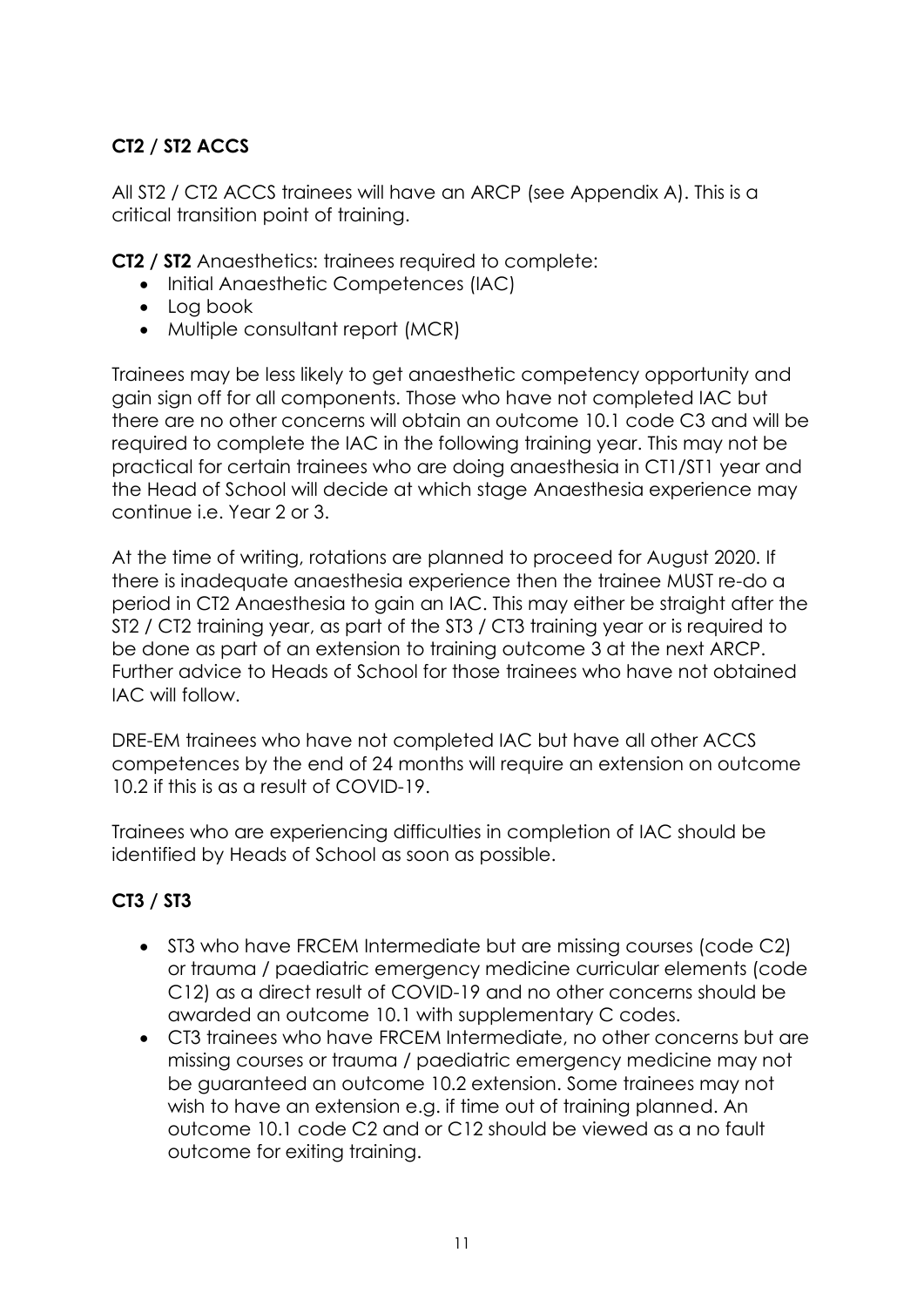- Personal specifications for HST for 2020 entry have already been completed. Those CT3 trainees who have already secured an ST4 training post for 2020 should make up the missing competences in ST4. Heads of School should identify these trainees and ensure their training plans are met. Personal specifications for HST 2021 will require amendment.
	- o Supplementary codes will be used to document the reason for the award of Outcome 10.1 such as C2 (unable to complete course) or C3 (unable to complete curricular elements due to redeployment) or C12 (other unable to complete curricular elements due to service changes due to COVID-19)
	- o The capabilities to be developed in ST4 year should be documented on the ARCP form**.**
- Trainees due to complete CT3/ST3 but who have not completed FRCEM Intermediate will get an outcome 3 (see Examinations section above).

## **ST4 - ST5**

These trainees may not have an ARCP in Summer 2020 unless development of specific capabilities or inadequate progress has already been identified, in which case an ARCP should be prioritised.

Where there was no ARCP in Summer 2020 the trainee will have a no outcome recorded and an N code supplied indicating N13 and specifying the reason as being due to COVID-19.

ST4 / ST5 trainees are usually not at a rate-limiting step in their training. They can be allowed to progress to the next year of their training and an ARCP in late 2020 will be undertaken.

- Progress in higher specialty training will rely on the provision of the minimum data set for the training year.
- Trainees should be able to progress on an outcome 10.1 code C12 where there has been evidence of obvious engagement with training and no other concerns.
- An action plan and personal development plan will be put in place to outline any competences which need further development.
- If there are specific capabilities that are critical to progression to [CCT,](https://www.jrcptb.org.uk/glossary/9#CCT) the trainee must review with their Educational Supervisor whether these can be achieved within the anticipated training time that is left or whether an extension to training should be sought.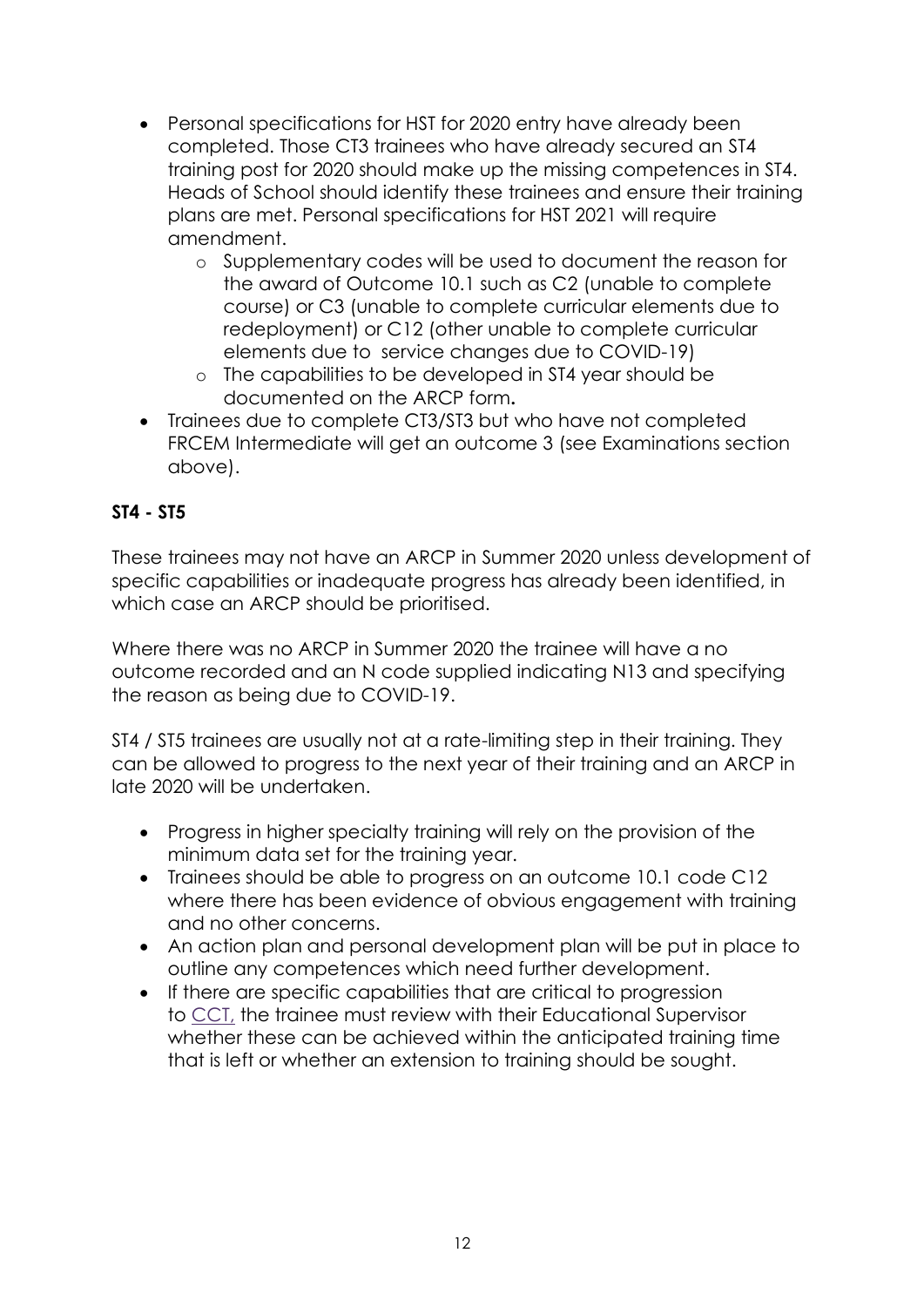## **ST6**

Trainees must pass the FRCEM Final exam prior to obtaining their CCT. However, for some trainees this may now not be possible due to examination postponement. Trainees cannot CCT without passing the relevant examination.

- RCEM Examinations Subcommittee are identifying all ST6 trainees who have been affected by the postponement of the FRCEM Final examinations in Spring 2020 and who are within a 6 month period of their CCT.
- These trainees will be awarded an outcome 10.2 code C8 and automatically have their CCT extended to the date of the results of the next FRCEM Final examinations.
- Heads of School and the trainee will be informed of the CCT extension.

All other ST6 should have an ARCP in Summer 2020.

## **Paediatric Emergency Medicine (PEM) Subspecialty training**

Trainees affected by COVID-19 who have been unable to complete curricular elements will be awarded an outcome 10.2 code C12 or code C3 if redeployed. If there has been redeployment back to emergency medicine, then the overall time to CCT may remain the same if there is sufficient evidence provided to count this towards training.

## <span id="page-13-0"></span>**9. Other Curricula Activity: Audit / QIP / Management Portfolio**

There is a recognition that audit / QI activity may have stopped during the pandemic. If an audit has not been completed for the training year, this should not affect progression. Trainees are required to produce evidence of audit / QI activity on an annual basis and therefore should ensure this is completed in the following training year.

Trainees required to complete the FRCEM QIP for the award of CCT will be given updated guidance in due course.

Trainees pre-ST6 will be allowed to progress if they have not completed a management project for the year of training as this can be deferred to the following year of training.

If the trainee has not been able to complete a RCA by the end of ST6, the STR should document that the trainee has a sound understanding of the principles of RCA demonstrated by a thorough discussion of a previous incident investigation with the ES.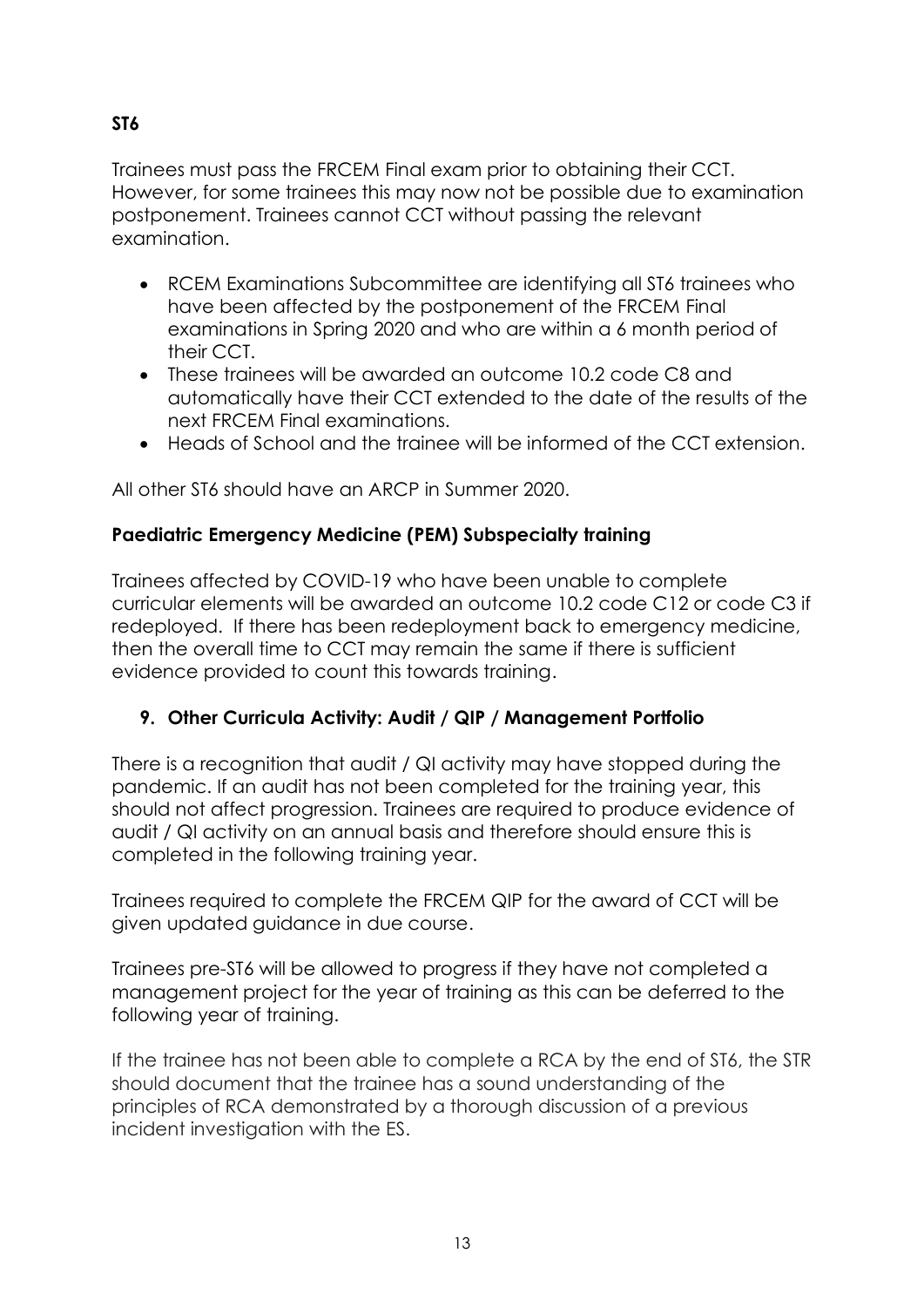#### <span id="page-14-0"></span>10.**Acting up as a Consultant**

TSC advise that trainees should normally complete the FRCEM examinations prior to acting up as a consultant (AUC). In these exceptional circumstances a trainee may wish to complete their FRCEM examination whilst AUC and may be permitted to do so on an outcome 10.2 code C8 within their own training region, so long as there are no other concerns. To proceed, there must be Head of School agreement, including a written statement that the trainee has the required capabilities for acting up and fulfils all the other conditions as per [2016 AUC document.](https://www.rcem.ac.uk/docs/Training/RCEM%20Acting%20Up%20requirements%20-%20Aug%202016.pdf)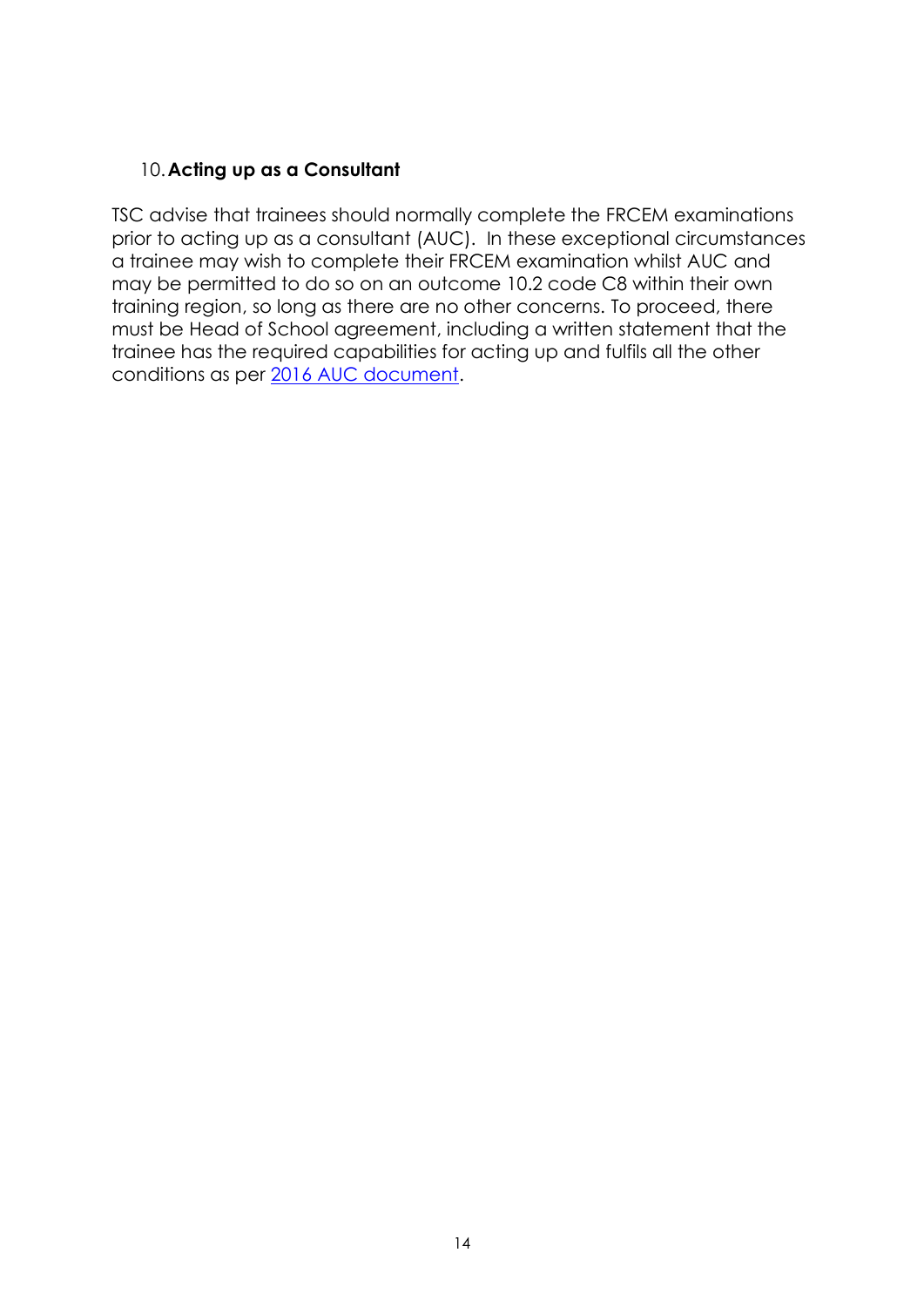# **Appendix A – RCEM ARCP Requirements**

<span id="page-15-0"></span>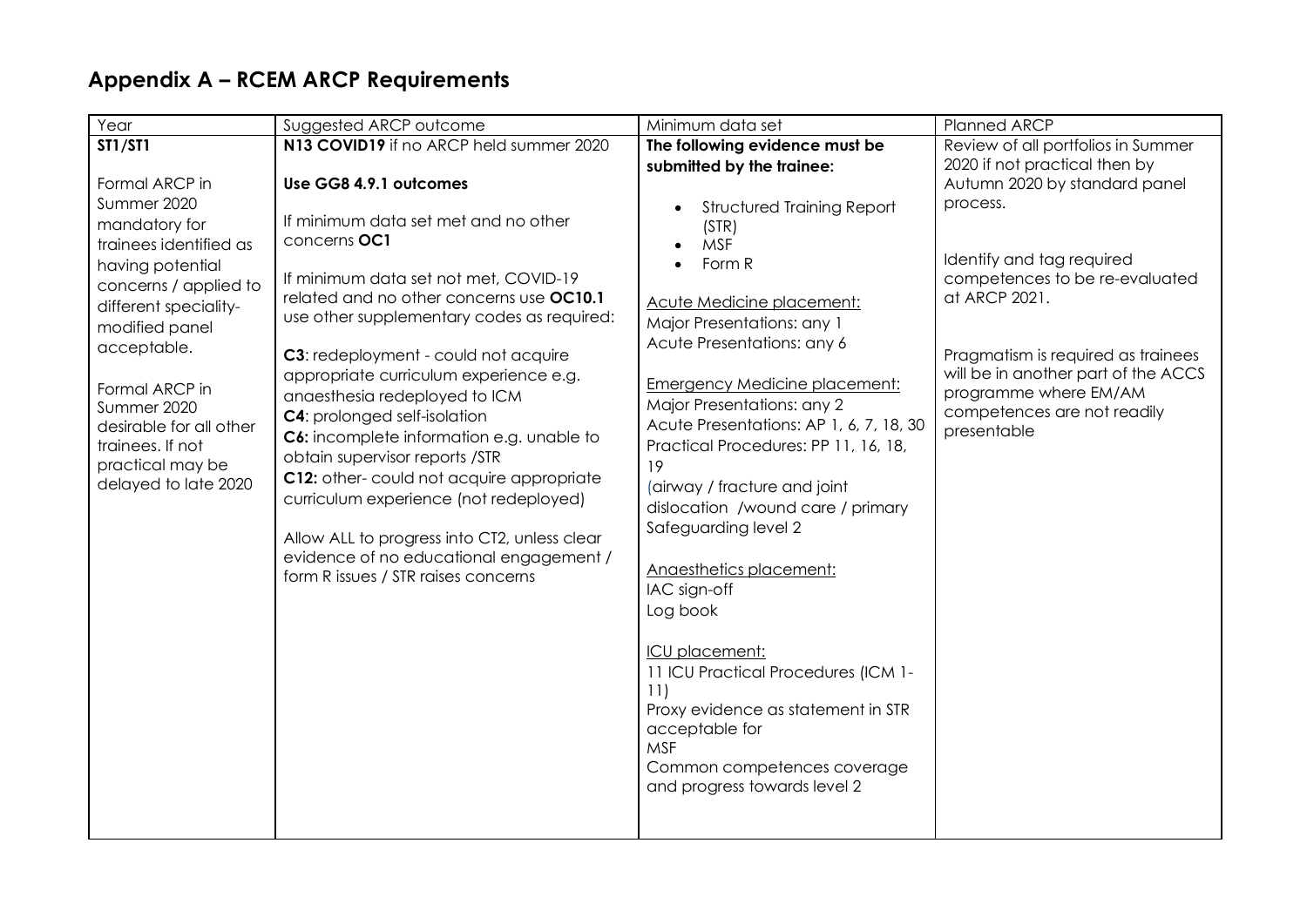| Year                                                                       | Suggested ARCP outcome                                                                                                                                                                                                                                                                                                                                                                                                                                                                                                                     | Minimum data set                                                                                                                                                                                                                                                                                                                                                                                                                                                                                                                                                                                                                                              | Planned ARCP                                                                                                                                                                                                                  |
|----------------------------------------------------------------------------|--------------------------------------------------------------------------------------------------------------------------------------------------------------------------------------------------------------------------------------------------------------------------------------------------------------------------------------------------------------------------------------------------------------------------------------------------------------------------------------------------------------------------------------------|---------------------------------------------------------------------------------------------------------------------------------------------------------------------------------------------------------------------------------------------------------------------------------------------------------------------------------------------------------------------------------------------------------------------------------------------------------------------------------------------------------------------------------------------------------------------------------------------------------------------------------------------------------------|-------------------------------------------------------------------------------------------------------------------------------------------------------------------------------------------------------------------------------|
| CT2/ST2<br>Formal ARCP in<br>Summer 2020<br>mandatory for all<br>trainees. | Use GG8 4.91 outcomes<br>If minimum data set met and no other<br>concerns OC1.<br>If minimum data set not met COVID-19<br>related and no other concerns e.g. no IAC<br>OC10.1                                                                                                                                                                                                                                                                                                                                                              | The following evidence must be<br>submitted by the trainee:<br><b>Structured Training Report</b><br>(STR)<br><b>MSF</b><br>Form R<br>$\bullet$                                                                                                                                                                                                                                                                                                                                                                                                                                                                                                                | Formal review at ARCP in Summer<br>2021 as part of CT3 EM ARCP. TPDs<br>to monitor trainees though this<br>training year with educational<br>template progress and attainment,<br>balanced against CT3 curriculum<br>progress |
|                                                                            | <b>C1: FRCEM Primary postponed</b><br>C2: courses cancellation - e.g. APLS/ ATLS<br>C3: redeployment - could not acquire<br>appropriate curriculum experience e.g.<br>anaesthesia redeployed to ICM<br><b>C4:</b> prolonged self-isolation<br>C6: incomplete information e.g. unable to<br>obtain supervisor reports /STR<br>C12: other - could not acquire appropriate<br>curriculum experience (not redeployed)<br><b>Requires</b><br>structured educational template to define<br>requirements to address later in training (CT3<br>EM) | Evidence of curriculum coverage as<br>appropriate for trainee's placements<br>during the year:<br><b>Acute Medicine placement:</b><br>Major Presentations: any 1<br>Acute Presentations: any 6<br><b>Emergency Medicine placement:</b><br>Major Presentations: any 2<br>Acute Presentations: AP 1, 6, 7, 18, 30<br>Practical Procedures: PP 11, 16, 18,<br>19<br>Safeguarding level 2<br>Anaesthetics placement:<br>IAC sign-off<br>Logbook<br>ICU placement:<br>11 ICU Practical Procedures (ICM 1-<br>11)<br>Evidence of minimum elements for<br>CT1/ST1 & CT2/ST2 as a whole<br>(subject to agreement from<br><b>ICACCST):</b><br>Major Presentations: 5/6 |                                                                                                                                                                                                                               |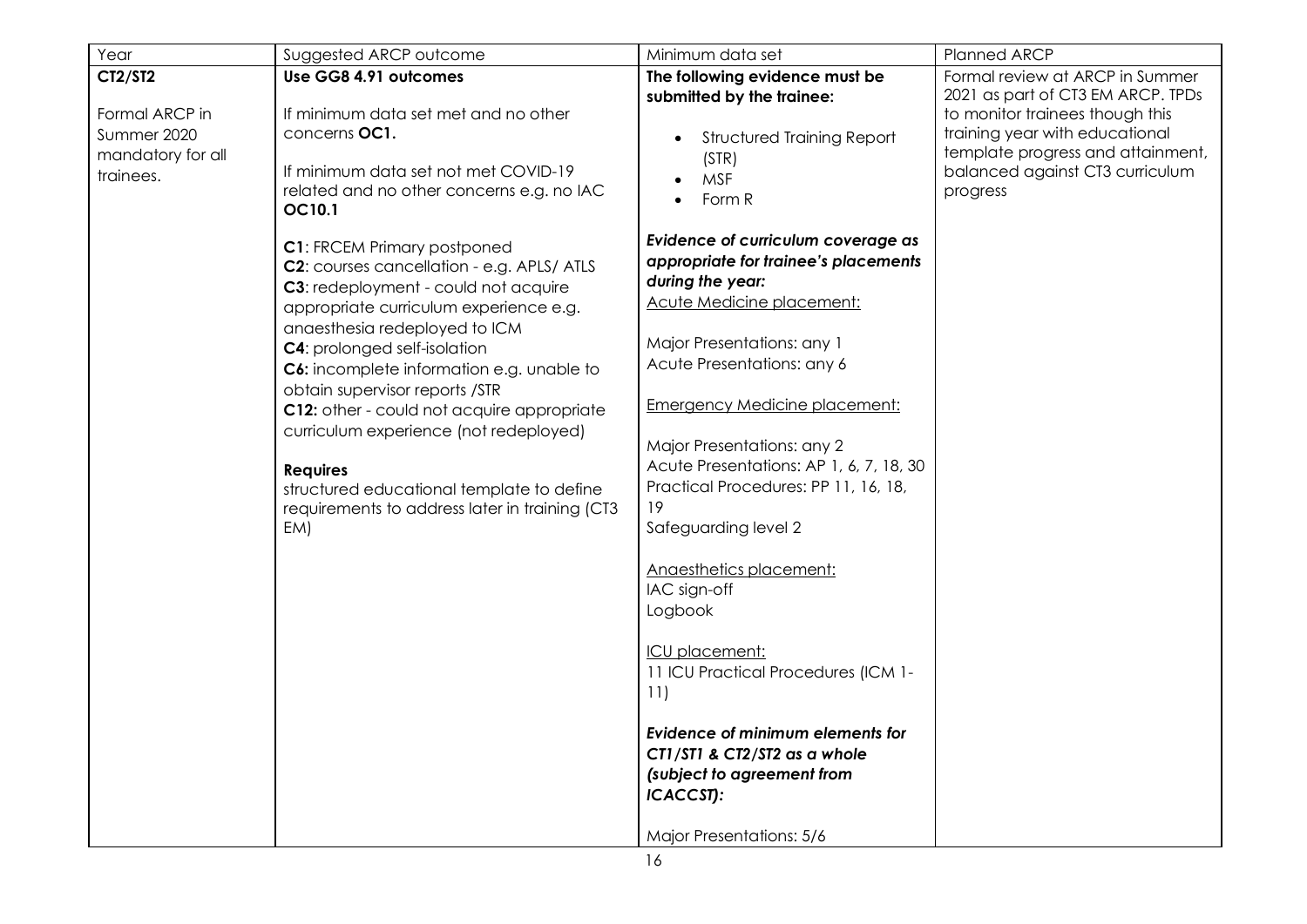|  | Acute Presentations: 20/38<br>Practical Procedures: 16/44 (excl.<br>IAC<br>IAC sign-off<br>Logbook                         |  |
|--|----------------------------------------------------------------------------------------------------------------------------|--|
|  | Proxy evidence as statement in STR<br>acceptable for<br>MSF<br>Common competences coverage<br>and progress towards level 2 |  |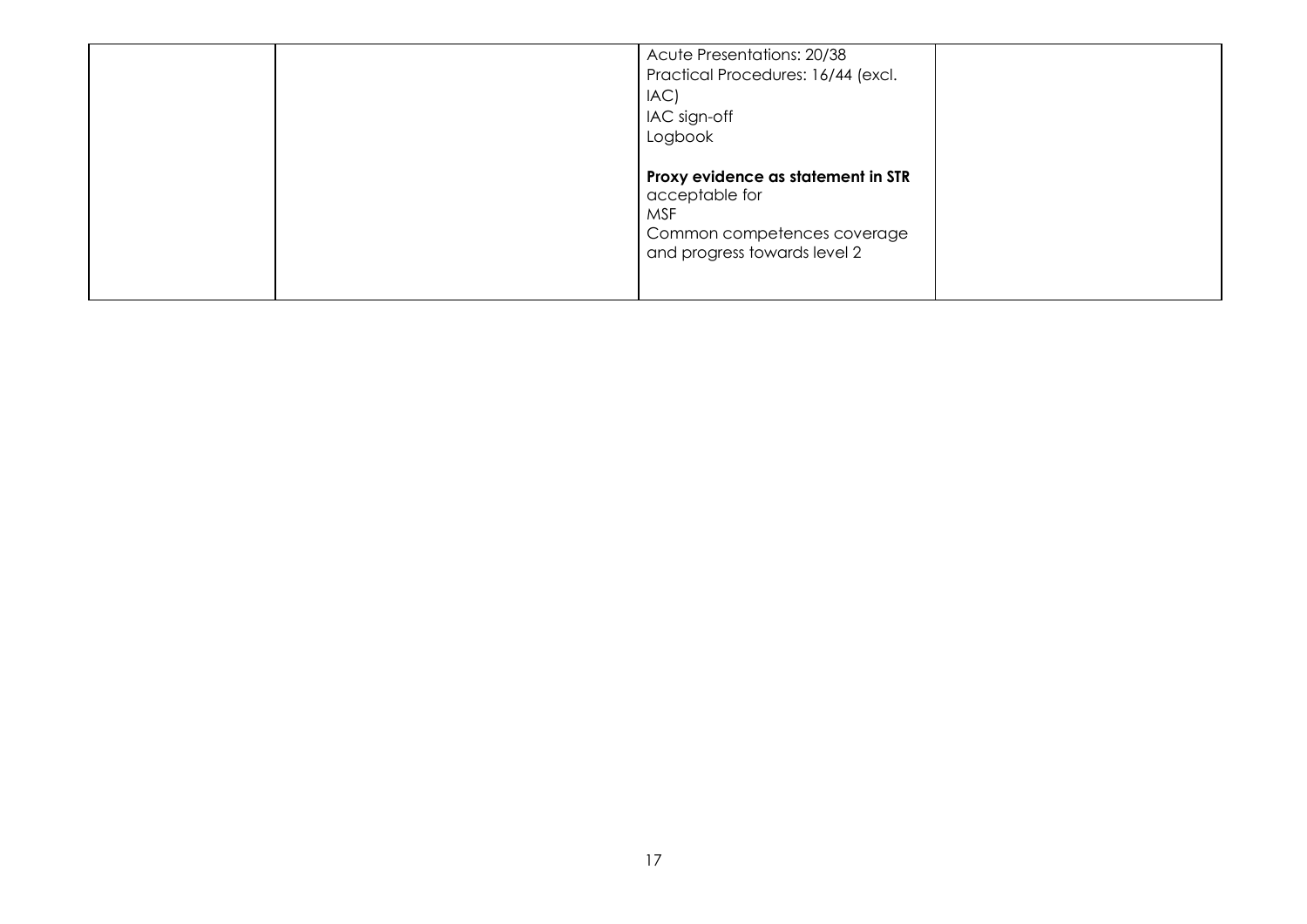| Year                                                        | Suggested ARCP outcome                                                                                                                                                                                                                                                                                                                                                                                                                                               | Minimum data set                                                                                                                                                                                                                               | Planned ARCP                                                                                                                                                       |
|-------------------------------------------------------------|----------------------------------------------------------------------------------------------------------------------------------------------------------------------------------------------------------------------------------------------------------------------------------------------------------------------------------------------------------------------------------------------------------------------------------------------------------------------|------------------------------------------------------------------------------------------------------------------------------------------------------------------------------------------------------------------------------------------------|--------------------------------------------------------------------------------------------------------------------------------------------------------------------|
| ST <sub>3</sub>                                             | Use GG8 4.91 outcomes                                                                                                                                                                                                                                                                                                                                                                                                                                                | STR (to also comment on GPCs /<br>complimentary evidence)                                                                                                                                                                                      | <b>Run through trainees</b>                                                                                                                                        |
| Formal ARCP as this is<br>a progression point to<br>HST EM. | If minimum data met and no other concerns<br>OC <sub>1</sub><br>If trainee and has not completed FRCEM<br>Intermediate OC3<br>If minimum data set not met COVID-19                                                                                                                                                                                                                                                                                                   | MSF x1<br>Form R<br>$FEG \times 1$<br>ESLE x 1<br>CMP to include<br>adult summative medical (x1) and                                                                                                                                           | Formal review at ARCP in Summer<br>2021 as part of ST4 EM<br>ARCP against CT3 curriculum and<br>areas also covered in ST4.<br>TPDs to monitor trainees though this |
|                                                             | related and no other concerns OC 10.1 and<br>use other supplementary codes as required:<br>C2: courses cancellation - e.g. APLS/ ATLS<br>C3: redeployment - could not acquire<br>appropriate curriculum experience e.g.<br>anaesthesia redeployed to ICM<br><b>C4:</b> prolonged self-isolation<br>C6: incomplete information e.g. unable to<br>obtain supervisor reports /STR<br>C12: other-could not acquire appropriate<br>curriculum experience (not redeployed) | trauma resuscitation (x1)<br>CT3 MPs1a-e<br>C3AP2-9<br>PMP 1-6 / APLS / other simulation as<br>proxy evidence if no course<br>PEMP:<br>venous cannulation/<br>airway assessment /<br>/primary survey<br>PAP 1,5,6,9,15<br>Safeguarding level 3 | training year with educational<br>template progress and attainment,<br>balanced against ST4 curriculum<br>progress.                                                |
|                                                             | Outline plan as feasible, with structured<br>educational template to define requirements<br>to address later in training (ST4 EM) if RTT.                                                                                                                                                                                                                                                                                                                            | MRCEM awarded prior to 31 July<br>2018 or<br><b>FRCEM Intermediate</b><br>ALS/ATLS/ APLS<br>Proxy evidence acceptable as<br>statement in STR for<br>Courses<br><b>MSF</b><br>Common competences coverage<br>to a minimum of level 2            |                                                                                                                                                                    |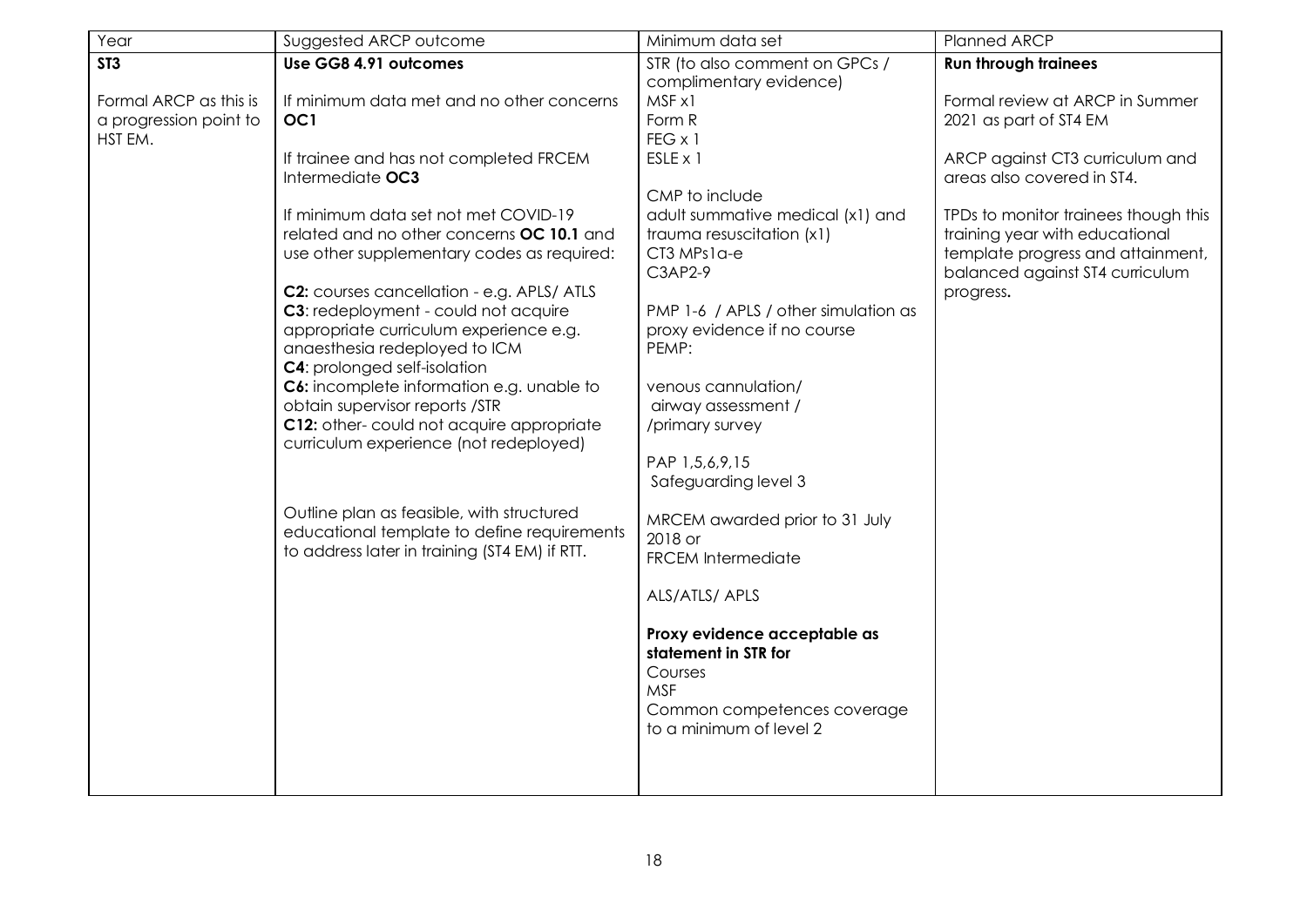| STR (to also comment on GPCs /<br>complimentary evidence)<br>MSF x1                                                                                                                                                                                                                                                                                                                                                                                                                                                | If extension awarded ARCP to be<br>planned             |
|--------------------------------------------------------------------------------------------------------------------------------------------------------------------------------------------------------------------------------------------------------------------------------------------------------------------------------------------------------------------------------------------------------------------------------------------------------------------------------------------------------------------|--------------------------------------------------------|
| Form R<br>FEG x 1<br>ESLE x 1<br>CMP to include<br>adult summative medical (x1) and<br>trauma resuscitation (x1)<br>CT3 MPs1a-e<br>C3AP2-9<br>PMP 1-6 / APLS / other simulation as<br>proxy evidence if no course<br>PEMP:<br>venous cannulation/<br>airway assessment /<br>/primary survey<br>PAP 1,5,6,9,15<br>Safeguarding level 3<br>MRCEM awarded prior to 31 July 2018<br>or<br><b>FRCEM Intermediate</b><br>ALS/ATLS/ APLS<br>Proxy evidence acceptable as<br>statement in STR for<br>Courses<br><b>MSF</b> |                                                        |
|                                                                                                                                                                                                                                                                                                                                                                                                                                                                                                                    | Common competences coverage to<br>a minimum of level 2 |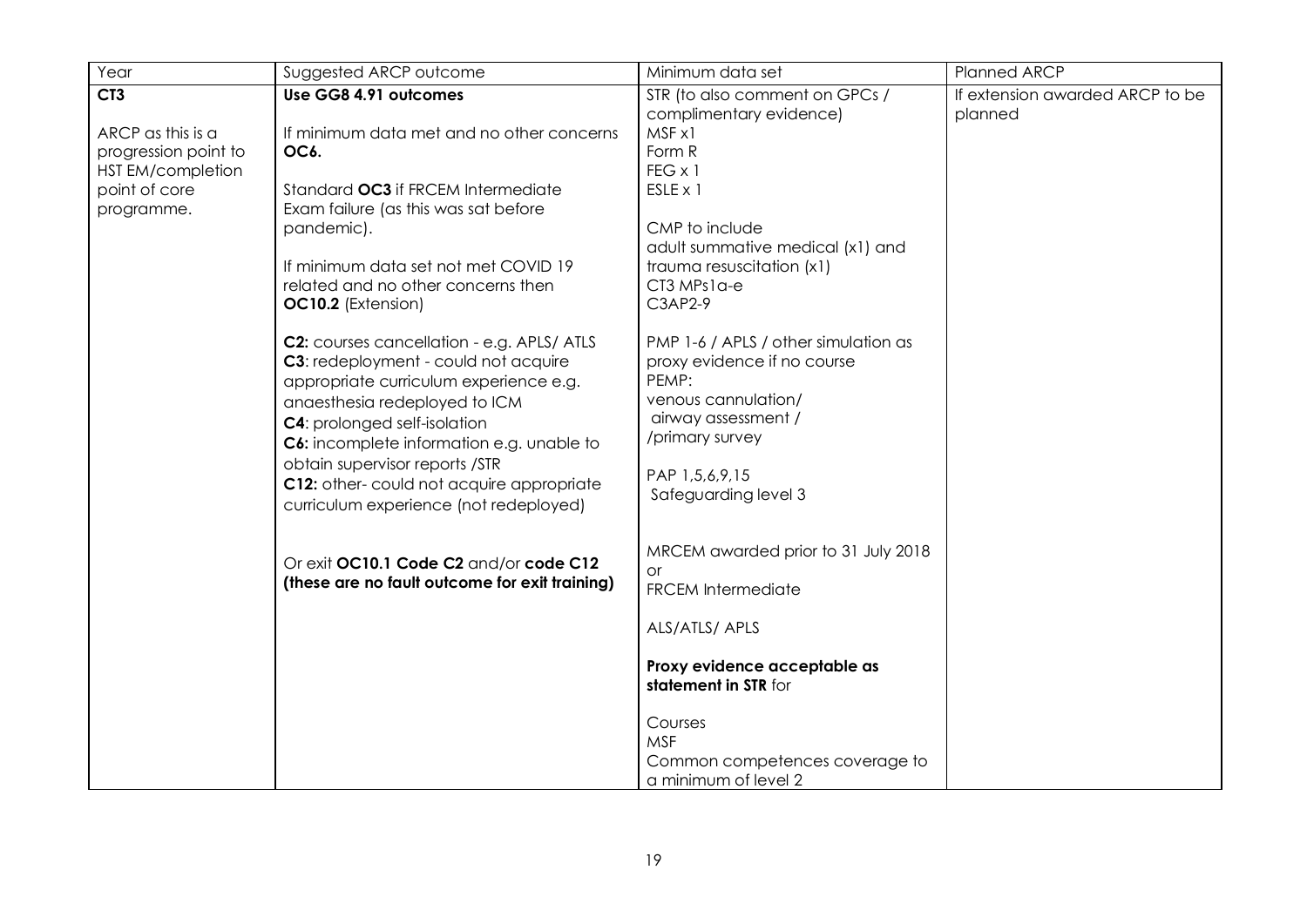| Year                      | Suggested ARCP outcome                                         | Minimum data set                                                    | Planned ARCP                                       |
|---------------------------|----------------------------------------------------------------|---------------------------------------------------------------------|----------------------------------------------------|
| DRE-EM                    | Use GG8 4.91 outcomes                                          | As per requirements for placements/years of<br>training cited above | Formal review at ARCP in<br>Summer 2021 as part of |
| All DRE-EM to have formal | If minimum data met and no other concerns                      |                                                                     | ST3 DRE-EM or ST4                                  |
| ARCP Summer 2020          | OC1                                                            | Proxy evidence acceptable as a statement                            |                                                    |
|                           |                                                                | in STR for                                                          | ARCP according to                                  |
|                           | DRE-EM year 1<br>If minimum data set not met COVID-19          | Courses<br><b>MSF</b>                                               | seniority.                                         |
|                           | related and no other concerns OC10.1                           | Common competences coverage to a                                    | TPDs to monitor trainees                           |
|                           |                                                                | minimum of level 2                                                  | through this training year                         |
|                           | use other supplementary codes as required                      |                                                                     | with educational                                   |
|                           |                                                                |                                                                     | template progress and                              |
|                           | DRE-EM year 2                                                  |                                                                     | attainment, balanced                               |
|                           |                                                                |                                                                     | against ST3 DRE-EM                                 |
|                           | If minimum data set not met for each                           |                                                                     | curriculum progress for                            |
|                           | placement and COVID-19 related and no<br>other concerns OC10.1 |                                                                     | those at year 1 of DRE-                            |
|                           |                                                                |                                                                     | EM programme or ST4<br>curriculum progress for     |
|                           | C2: courses cancellation - e.g. APLS/ATLS                      |                                                                     | those who have                                     |
|                           | C3: redeployment - could not acquire                           |                                                                     | transitioned to HST in                             |
|                           | appropriate curriculum experience e.g.                         |                                                                     | August 2020                                        |
|                           | anaesthesia redeployed to ICM                                  |                                                                     |                                                    |
|                           | <b>C4:</b> prolonged self-isolation                            |                                                                     |                                                    |
|                           | C6: incomplete information e.g. unable to                      |                                                                     |                                                    |
|                           | obtain supervisor reports /STR                                 |                                                                     |                                                    |
|                           | C12: other - could not acquire appropriate                     |                                                                     |                                                    |
|                           | curriculum experience (not redeployed)                         |                                                                     |                                                    |
|                           |                                                                |                                                                     |                                                    |
|                           | DRE-EM year 2 who have not achieved IAC                        |                                                                     |                                                    |
|                           | will receive OC10.2 extension                                  |                                                                     |                                                    |
|                           | Outline plan as feasible, with structured                      |                                                                     |                                                    |
|                           | educational template to define                                 |                                                                     |                                                    |
|                           | requirements to address later in training (ST4                 |                                                                     |                                                    |
|                           | EM)                                                            |                                                                     |                                                    |
|                           |                                                                |                                                                     |                                                    |
|                           |                                                                |                                                                     |                                                    |
|                           |                                                                |                                                                     |                                                    |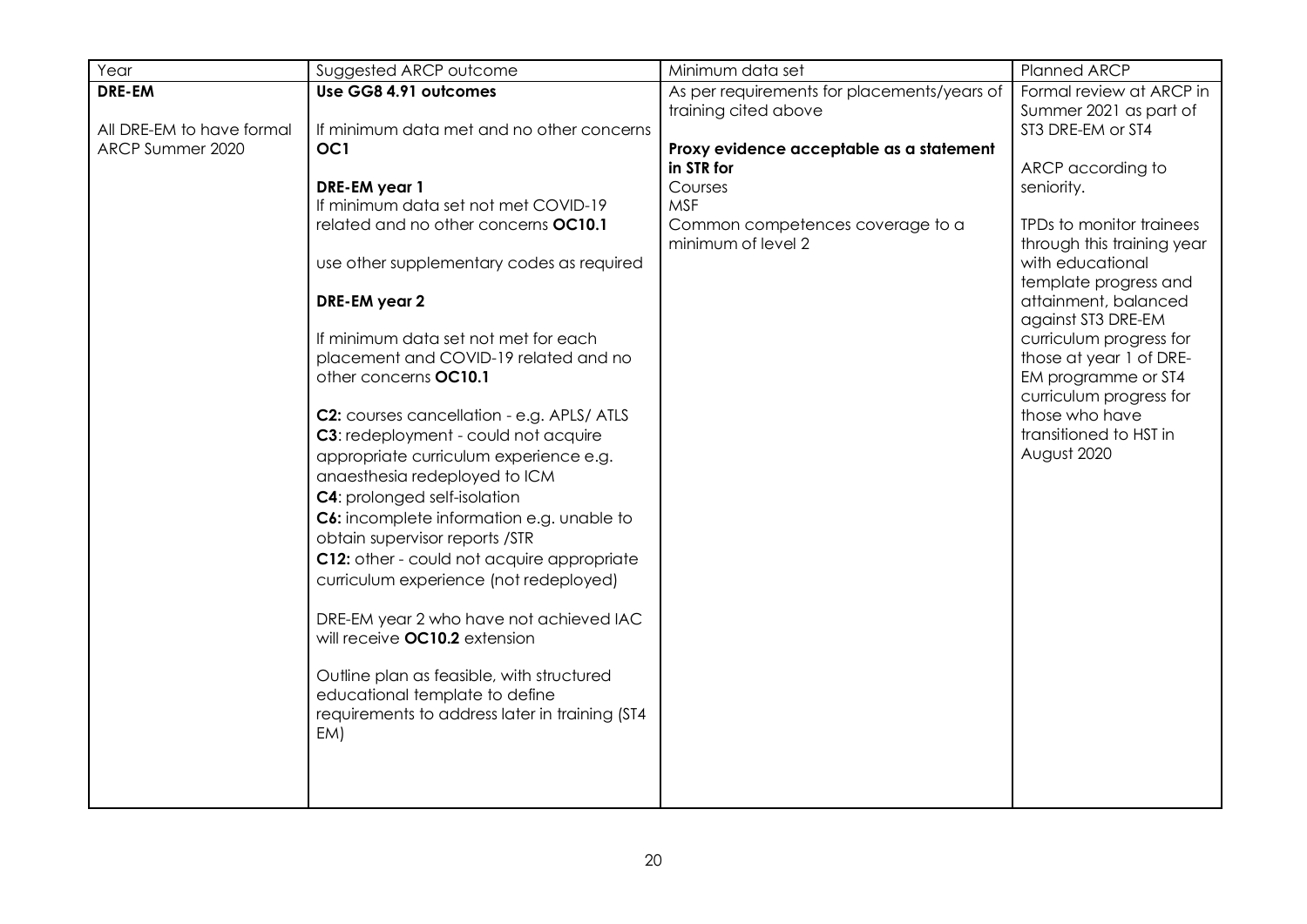| Year                                                                                           | Suggested ARCP outcome                                                                                                                                                                                                                                                                                                                                                                                                                                                                                                                                                                                                                                                                                       | Minimum data set                                                                                                                                                                                                                                                                                   | Planned ARCP                                                                                                                                                                            |
|------------------------------------------------------------------------------------------------|--------------------------------------------------------------------------------------------------------------------------------------------------------------------------------------------------------------------------------------------------------------------------------------------------------------------------------------------------------------------------------------------------------------------------------------------------------------------------------------------------------------------------------------------------------------------------------------------------------------------------------------------------------------------------------------------------------------|----------------------------------------------------------------------------------------------------------------------------------------------------------------------------------------------------------------------------------------------------------------------------------------------------|-----------------------------------------------------------------------------------------------------------------------------------------------------------------------------------------|
| <b>ST4</b><br>ARCP if schools have<br>capacity Summer 2020<br>otherwise schedule later<br>2020 | Use GG8 4.91 outcomes<br>If minimum data met and no other concerns<br>OC <sub>1</sub><br>If minimum data set not met COVID-19<br>related and no other concerns OC 10.1<br>use other supplementary codes as required<br>C2: courses cancellation - e.g. APLS / ATLS<br>C3: redeployment - could not acquire<br>appropriate curriculum experience<br><b>C4:</b> prolonged self-isolation<br>C6: incomplete information e.g. unable to<br>obtain supervisor reports / STR<br>C12: other-could not acquire appropriate<br>curriculum experience (not redeployed)<br>Outline plan as feasible, with structured<br>educational template to define<br>requirements to address later in training (ST5<br>EM) if RTT. | <b>STR</b><br><b>MSF</b><br><b>FGS</b><br>ESLE x2<br>Pro rata completion of WPBA to Feb 2020<br>Progress to achieving level 4 sign off in<br>common competences<br>Proxy evidence acceptable as statement<br>in STR for<br>Courses<br><b>MSF</b><br>Common competences progress towards<br>level 4 | Formal review of portfolios in<br>late 2020. All trainees will<br>progress to ST5 unless clear<br>evidence of lack of<br>educational engagement /<br>concerns raised on STR /<br>form R |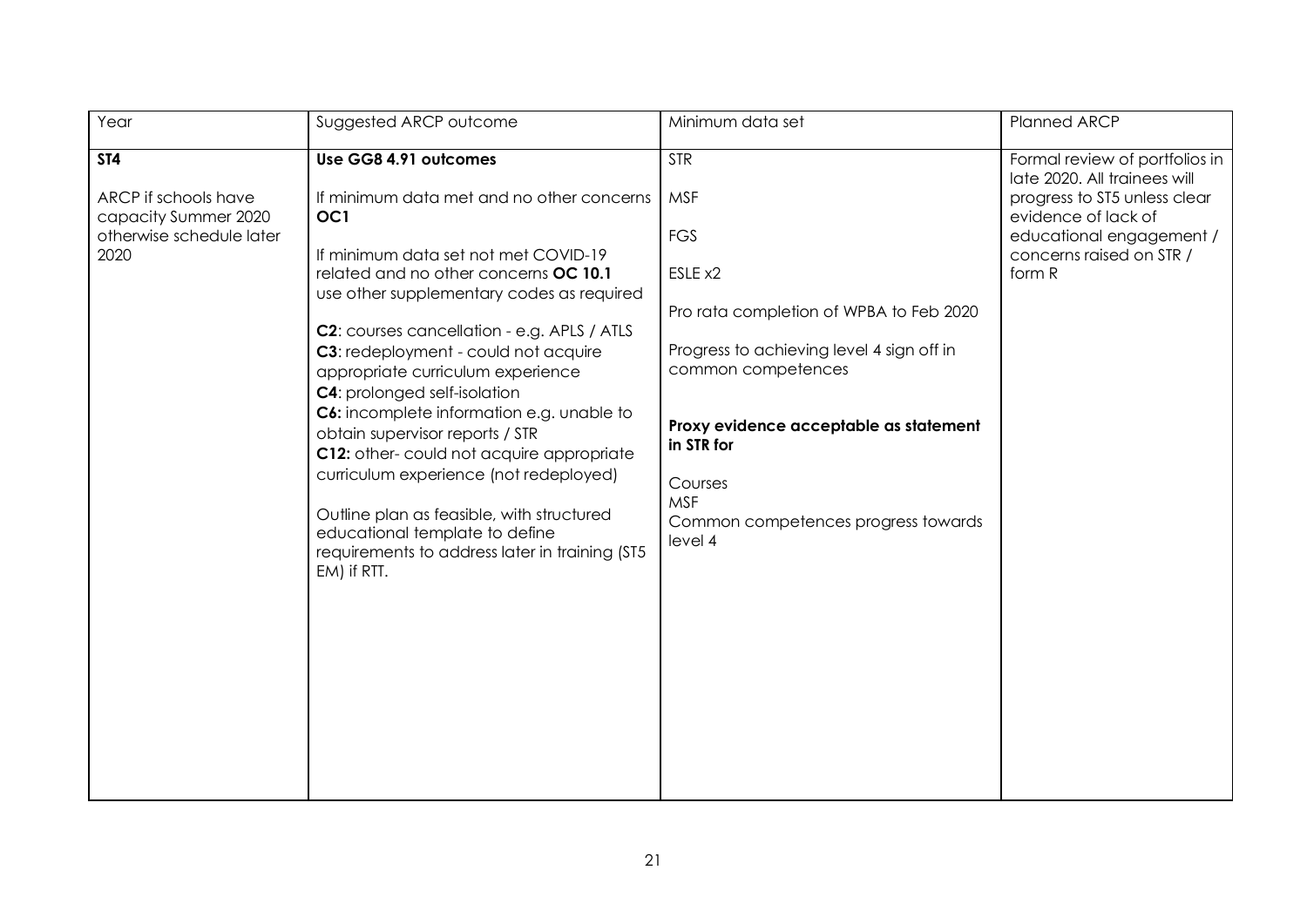| Suggested ARCP outcome                                                                                                                                                                                                                                                                                                                                                                                                                                                                                                                                                        | Minimum data set                                                                                                                                                                                                                                                      | <b>Planned ARCP</b>                                                                                                                                   |
|-------------------------------------------------------------------------------------------------------------------------------------------------------------------------------------------------------------------------------------------------------------------------------------------------------------------------------------------------------------------------------------------------------------------------------------------------------------------------------------------------------------------------------------------------------------------------------|-----------------------------------------------------------------------------------------------------------------------------------------------------------------------------------------------------------------------------------------------------------------------|-------------------------------------------------------------------------------------------------------------------------------------------------------|
| Use GG8 4.9.1 outcomes                                                                                                                                                                                                                                                                                                                                                                                                                                                                                                                                                        | <b>STR</b>                                                                                                                                                                                                                                                            | Formal review of portfolios in                                                                                                                        |
| If minimum data met and no other concerns = OC1<br>If minimum data set not met COVID-19 related and<br>no other concerns and = outcome 10.1 and                                                                                                                                                                                                                                                                                                                                                                                                                               | <b>MSF</b><br><b>FGS</b><br>ESLE x2                                                                                                                                                                                                                                   | late 2020. All trainees will<br>progress to ST6 unless clear<br>evidence of lack of<br>educational engagement /<br>concerns raised on STR / form<br>R |
| use other supplementary codes as required:<br>C2: courses cancellation - e.g. APLS/ATLS<br>C3: redeployment - could not acquire appropriate<br>curriculum experience e.g. PEM or PHEM<br>subspecialty training to EM<br><b>C4:</b> prolonged self-isolation<br>C6: incomplete information e.g. unable to obtain<br>supervisor reports /STR<br>C12: other-could not acquire appropriate<br>curriculum experience (not redeployed)<br>Outline plan as feasible, with structured<br>educational template to define requirements to<br>address later in training (ST6 EM) if RTT. | Pro rata completion of WPBA to Feb<br>2020<br>2 items in management portfolio<br>Ultrasound level one course /<br>elearning done<br>Proxy evidence acceptable as a<br>statement in STR for<br>Courses<br><b>MSF</b><br>Common competences progress<br>towards level 4 |                                                                                                                                                       |
|                                                                                                                                                                                                                                                                                                                                                                                                                                                                                                                                                                               |                                                                                                                                                                                                                                                                       |                                                                                                                                                       |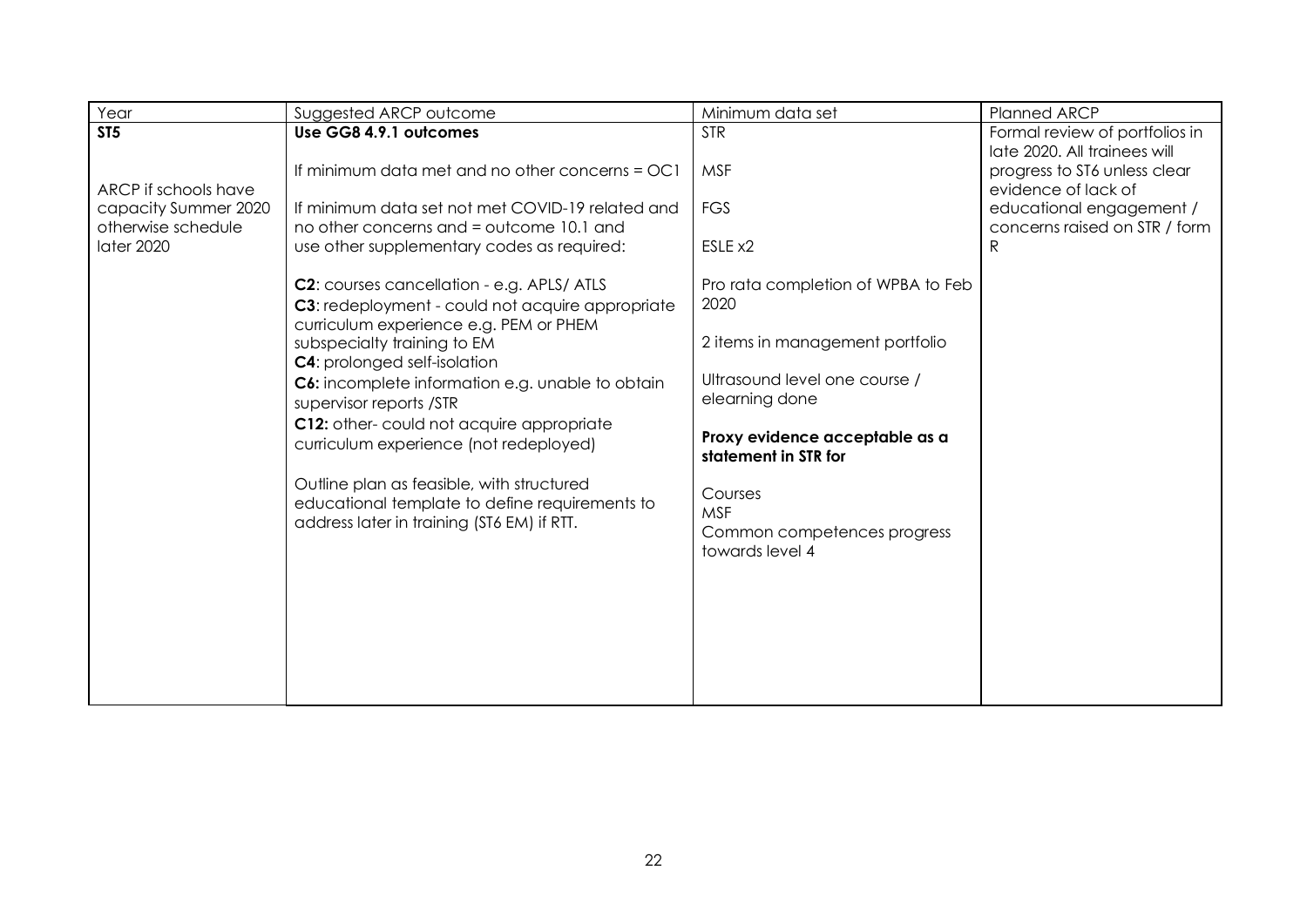| Year                                       | Suggested ARCP outcome                                                                                                                                                                                                                                                                                                                                                                                                                                                                                                                                                                                                                                                  | Minimum data set                                                                                                                                                                                                                                                      | <b>Planned ARCP</b>                                                                                       |
|--------------------------------------------|-------------------------------------------------------------------------------------------------------------------------------------------------------------------------------------------------------------------------------------------------------------------------------------------------------------------------------------------------------------------------------------------------------------------------------------------------------------------------------------------------------------------------------------------------------------------------------------------------------------------------------------------------------------------------|-----------------------------------------------------------------------------------------------------------------------------------------------------------------------------------------------------------------------------------------------------------------------|-----------------------------------------------------------------------------------------------------------|
| ST <sub>6</sub>                            | Use GG8 4.9.1 outcomes                                                                                                                                                                                                                                                                                                                                                                                                                                                                                                                                                                                                                                                  | Final FRCEM complete                                                                                                                                                                                                                                                  | If minimum data                                                                                           |
| ARCP as critical transition point<br>(CCT) | If minimum data met and no other concerns<br>OC <sub>6</sub><br>If minimum data set not met COVID-19 related<br>and no other concerns OC 10.2<br>Use other supplementary codes as required:<br>C3: redeployment - could not acquire<br>appropriate curriculum experience e.g. PEM or<br>PHEM subspecialty training to EM<br><b>C4:</b> prolonged self-isolation<br>C6: incomplete information e.g. unable to<br>obtain supervisor reports /STR<br>C11: courses cancellation - e.g. unable to<br>achieve US Finishing School Sign Off<br>C12: other-could not acquire appropriate<br>curriculum experience (not redeployed)<br>Outline plan as feasible, with structured | <b>STR</b><br><b>MSF</b><br><b>FGS</b><br>ESLE x1<br>Completion of all curriculum items<br>3 items in management portfolio<br>Ultrasound level one complete<br>Safeguarding level 3<br>Proxy evidence acceptable as<br>statement in STR for:<br>Courses<br><b>MSF</b> | set not met will<br>need details of<br>subsequent<br>training period<br>requirement and<br>next ARCP date |
|                                            | educational template to define requirements<br>to address later in training (ST6 EM) if RTT.                                                                                                                                                                                                                                                                                                                                                                                                                                                                                                                                                                            | Common competences at 23/25<br>domains are at level 4                                                                                                                                                                                                                 |                                                                                                           |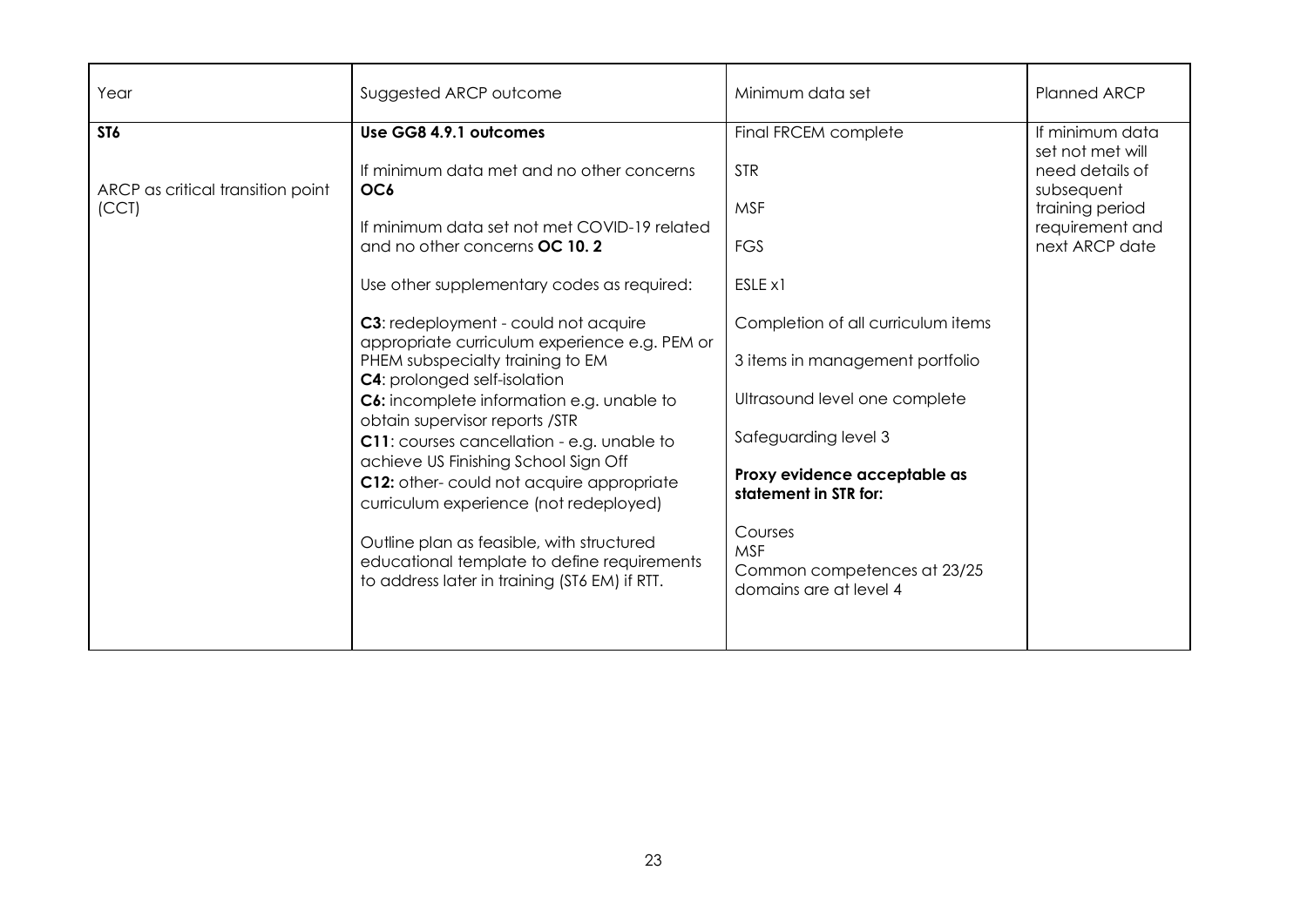## **Appendix B – List of Possible COVID-19 ARCP Outcomes (see GG8 4.91)**

| Outcome 1    | Trainee shows competency and attainment progress against essential minimum competency framework                                                                                                                         |
|--------------|-------------------------------------------------------------------------------------------------------------------------------------------------------------------------------------------------------------------------|
| Outcome 2    | Trainee requires continued development without training time extension; this would usually include areas such as<br>none technical skill development, areas highlighted in the MSF, issues relating to professionalism. |
| Outcome 3    | Trainee has shown inadequate educational engagement, or there are issues that require stopping trainee progress<br>and additional training time is required                                                             |
|              | Outcome 3 (exam) Trainee has not completed required examinations to progress at Summer 2020 ARCP for CT3 / ST3 EM                                                                                                       |
| Outcome N13  | No Summer 2020 ARCP undertaken, trainee will progress, but Autumn ARCP will evaluate training year against<br>essential minimum competency framework (ACCS CT1 EM / ST4 and ST5 higher EM training)                     |
| Outcome 10.1 | Progress is satisfactory but the acquisition of competences/capabilities by the trainee has been delayed by COVID-<br>19 disruption. Trainee can progress.                                                              |
| Outcome 10.2 | Progress is satisfactory but the acquisition of competences/capabilities by the trainee has been delayed by COVID-<br>19 disruption. Trainee is at critical point and additional training time is required.             |

## <span id="page-24-0"></span>**Supplementary C codes due to COVID-19 disruption are:**

| Code C <sub>2</sub> | Courses cancellation - e.g. APLS/ ATLS                                                                               |
|---------------------|----------------------------------------------------------------------------------------------------------------------|
| Code C <sub>3</sub> | Could not acquire appropriate curriculum experience e.g. anaesthesia redeployed to ICM or in a sub-speciality        |
| redeployment        | training programme PHEM, PEM redeployed to EM                                                                        |
| Code C4             | Prolonged self-isolation                                                                                             |
| Code C <sub>6</sub> | Incomplete information such as unable to obtain supervisor reports / STR                                             |
| Code C8             | Royal College examination postponement with trainee at CCT date                                                      |
| Code C9             | Course cancelled for a trainee at CCT                                                                                |
| Code C11            | Courses cancellation for trainee at critical progression point (not CCT) with no derogation e.g. Ultrasound Sign Off |
| Code C12 other      | Could not acquire appropriate curriculum experience such as AM, EM or PEM / trauma;                                  |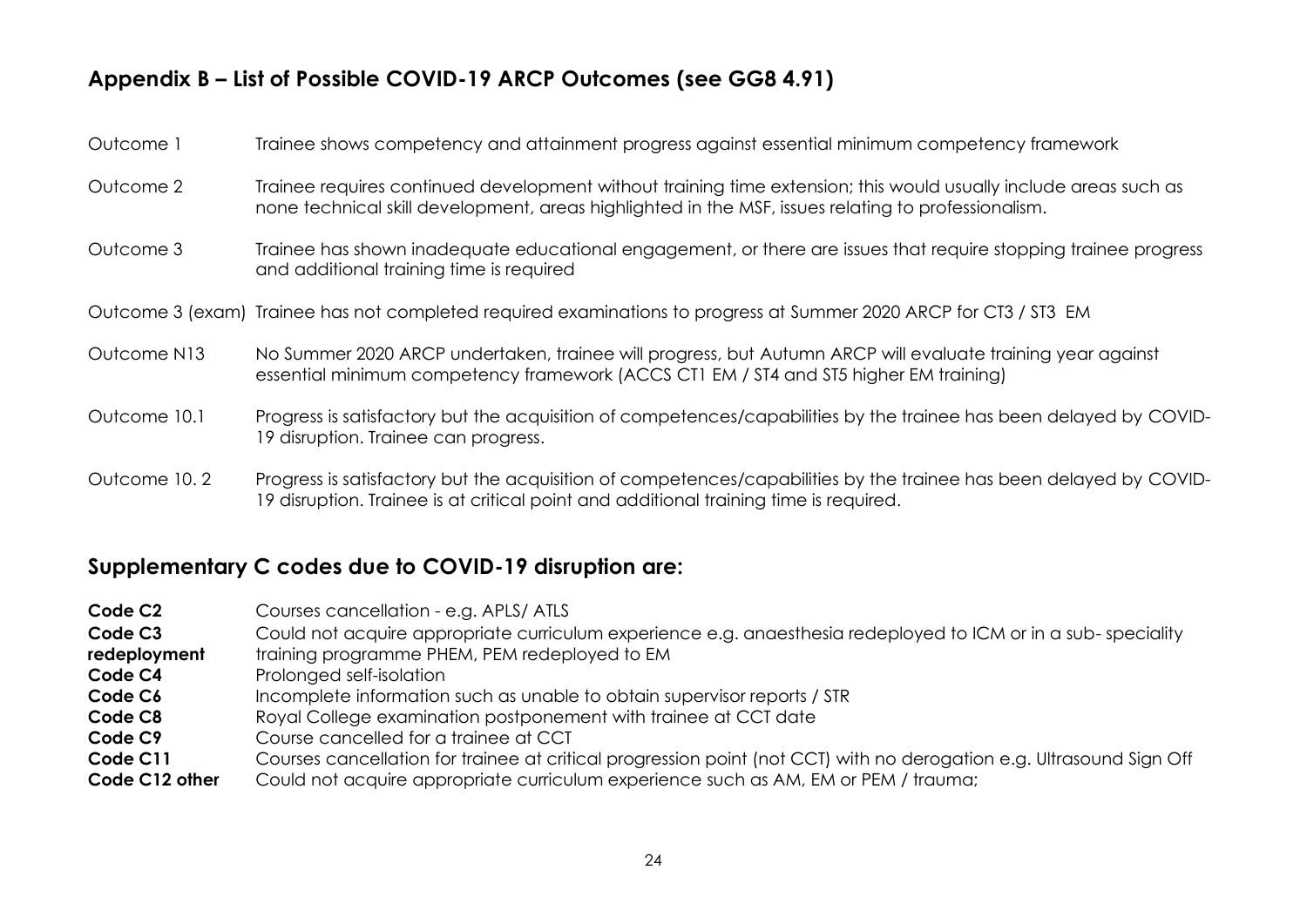An educational template / PDP must be completed to detail outstanding requirements and expected training time which should ideally be the during the next training year. Trainee can progress to next stage of training as overall progress may be satisfactory. Any additional training time will be reviewed at the next ARCP.

**Outcome 6** Trainee has completed all training requirements to complete programme (CT3 EM / ST6 EM).